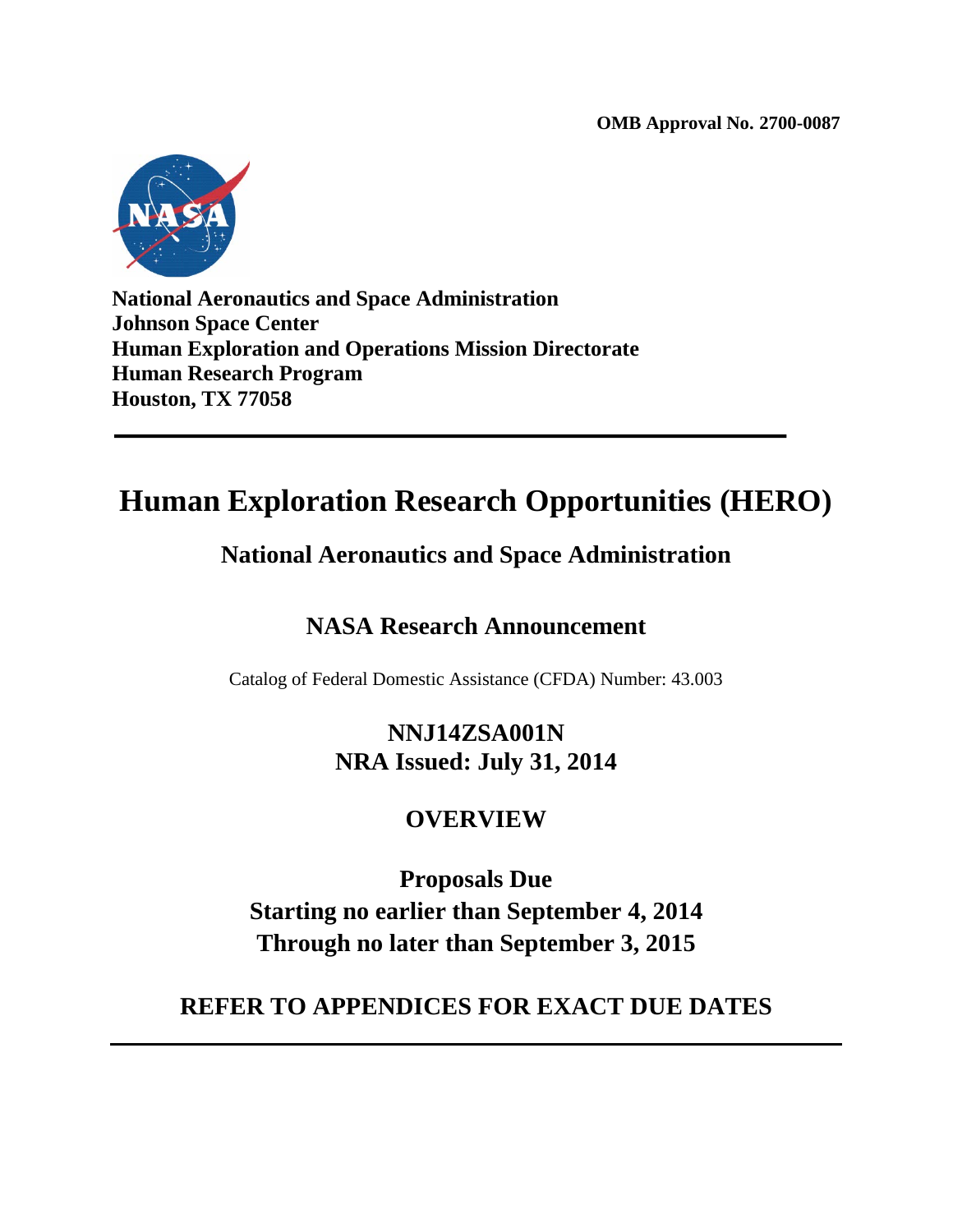# **Human Exploration Research Opportunities**

## **Table of Contents**

| 5. SAMPLE SIZE SPECIFICATION GUIDELINES FOR NASA HUMAN RESEARCH STUDIES  8             |      |
|----------------------------------------------------------------------------------------|------|
|                                                                                        |      |
|                                                                                        |      |
|                                                                                        |      |
|                                                                                        |      |
|                                                                                        |      |
|                                                                                        |      |
|                                                                                        |      |
|                                                                                        |      |
|                                                                                        |      |
|                                                                                        |      |
| d. Export Control Guidelines Applicable to Proposals Including Foreign Participation13 |      |
|                                                                                        |      |
|                                                                                        |      |
|                                                                                        | . 14 |
|                                                                                        |      |
|                                                                                        |      |
| 1. TYPES OF PROPOSALS: GROUND-BASED, ANALOG DEFINITION, FLIGHT DEFINITION 15           |      |
|                                                                                        |      |
|                                                                                        |      |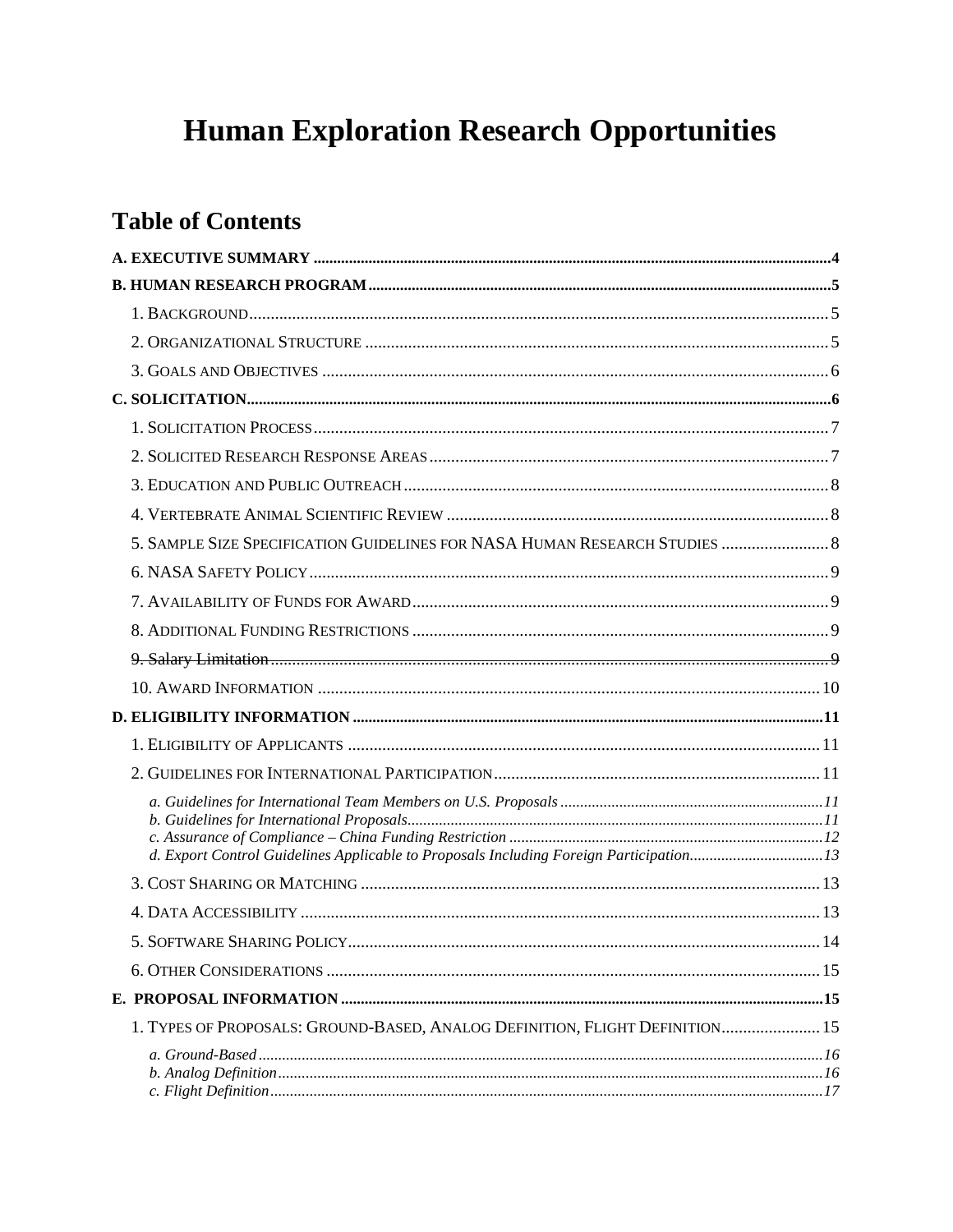| Given sufficient interest, HRP may sponsor dedicated parabolic research flights, although individual         |  |
|--------------------------------------------------------------------------------------------------------------|--|
| investigators should plan on coordinating flights with a commercial provider with the help of a NASA liaison |  |
|                                                                                                              |  |
|                                                                                                              |  |
|                                                                                                              |  |
|                                                                                                              |  |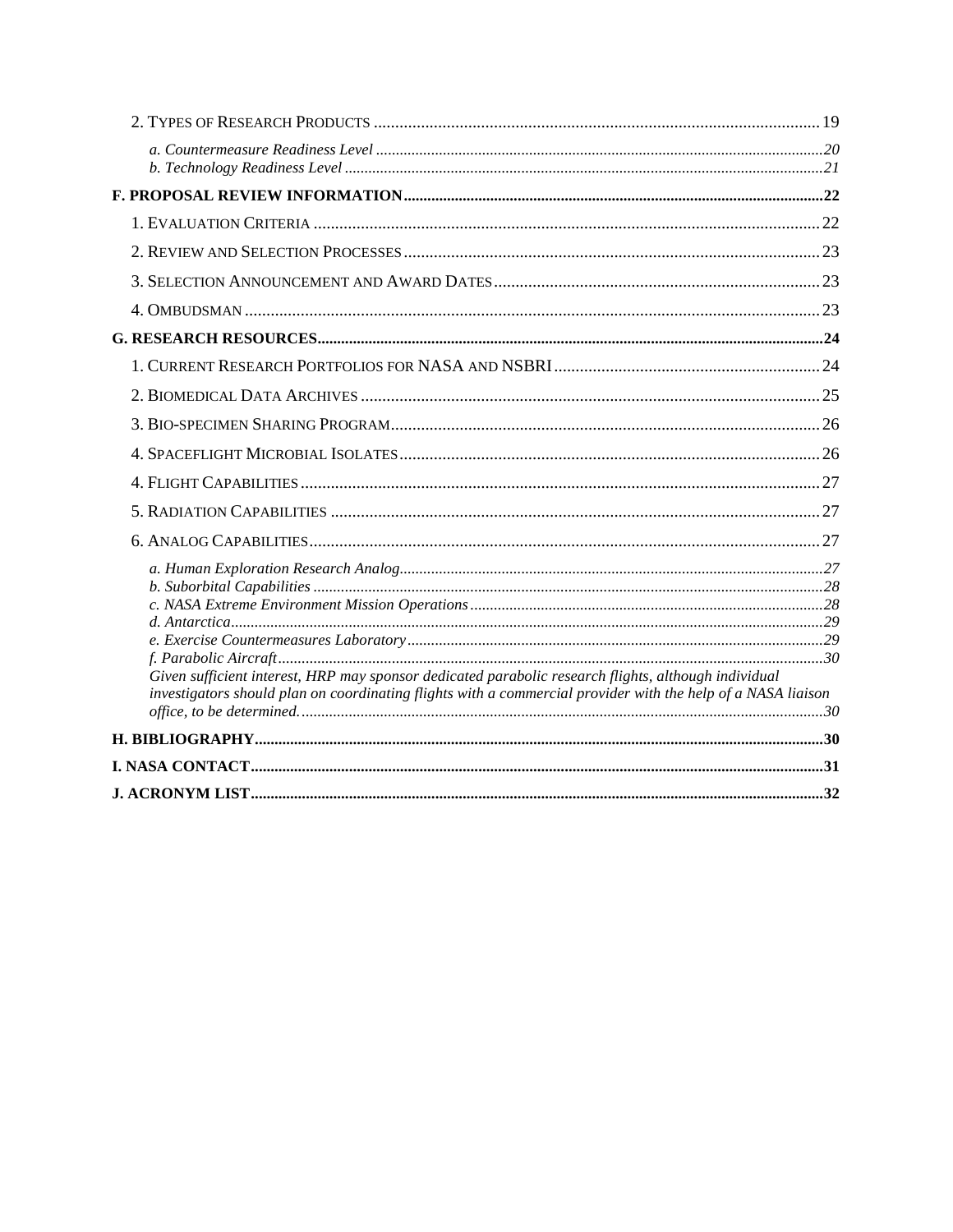## <span id="page-3-0"></span>**A. Executive Summary**

This National Aeronautics and Space Administration (NASA) Research Announcement (NRA), entitled Human Exploration Research Opportunities (HERO)–2014, solicits applied research in support of NASA's Human Research Program (HRP). The HRP contains six Elements: Space Radiation, Human Health Countermeasures, Exploration Medical Capability, Behavioral Health and Performance, Space Human Factors and Habitability, and International Space Station Medical Project. Fourteen disciplines or areas support the Program: Behavioral Health and Performance, Bone, Cardiovascular, Extravehicular Activity, Immunology, Medical Capabilities, Muscle, Nutrition, Pharmacology, Radiation, Sensorimotor, Advanced Food Technology, Advanced Environmental Health, and Space Human Factors Engineering. The National Space Biomedical Research Institute (NSBRI) is a non-profit organization competitively selected by NASA that uses an integrated team approach to advance biomedical research and countermeasure development. The NSBRI works in close partnership with the HRP through a Cooperative Agreement. This NRA covers all aspects of research to provide human health and performance countermeasures, knowledge, technologies, and tools to enable safe, reliable, and productive human space exploration, and to ensure safe and productive human spaceflight.

Awards generally range from under \$100K per year for focused, limited efforts (e.g., data analysis) to \$450K per year for extensive activities (e.g., development of scientific hardware). The funds available for awards in each program element offered in this NRA range from less than one to several million dollars, which allow selection from a few to as many as a dozen proposals depending on the program objectives and the submission of proposals of merit. Awards will be made as grants. The period of performance for an award can range from one to five years. All categories of United States (U.S.) institutions are eligible to submit proposals in response to this NRA. Any changes or modifications to any of these guidelines will be specified in the descriptions of the relevant program elements in the solicited research response area appendices of this solicitation.

Details of the solicited program elements are given in the solicited research response area appendices of this NRA, and it is anticipated that several response area appendices will be issued throughout the year as needed. Most program elements will use a two-step proposal submission process though some program elements may use a one-step submission process. Proposals that do not conform to the standards outlined in this solicitation will be declared noncompliant and will be handled in accordance with the NASA Federal Acquisition Regulation Supplement 1815.305-70 [\(http://www.hq.nasa.gov/office/procurement/regs/5228-41.htm#52\\_235-72\)](http://www.hq.nasa.gov/office/procurement/regs/5228-41.htm%2352_235-72). Proposal due dates are given in this NRA, which will be posted at [http://nspires.nasaprs.com/.](http://nspires.nasaprs.com/) Interested proposers should monitor [the](http://nspires.nasaprs.com/) website or subscribe to the Human Exploration and Operations Mission Directorate (HEOMD) electronic notifications system through their NASA Solicitation and Proposal Integrated Review and Evaluation System (NSPIRES) account for new program elements or amendments to this NRA through July 2015, at which time release of a subsequent HERO NRA is planned. Proposers should monitor Frequently Asked Questions (FAQs) posted alongside this solicitation that will be updated periodically with questions and answers posed by potential investigators.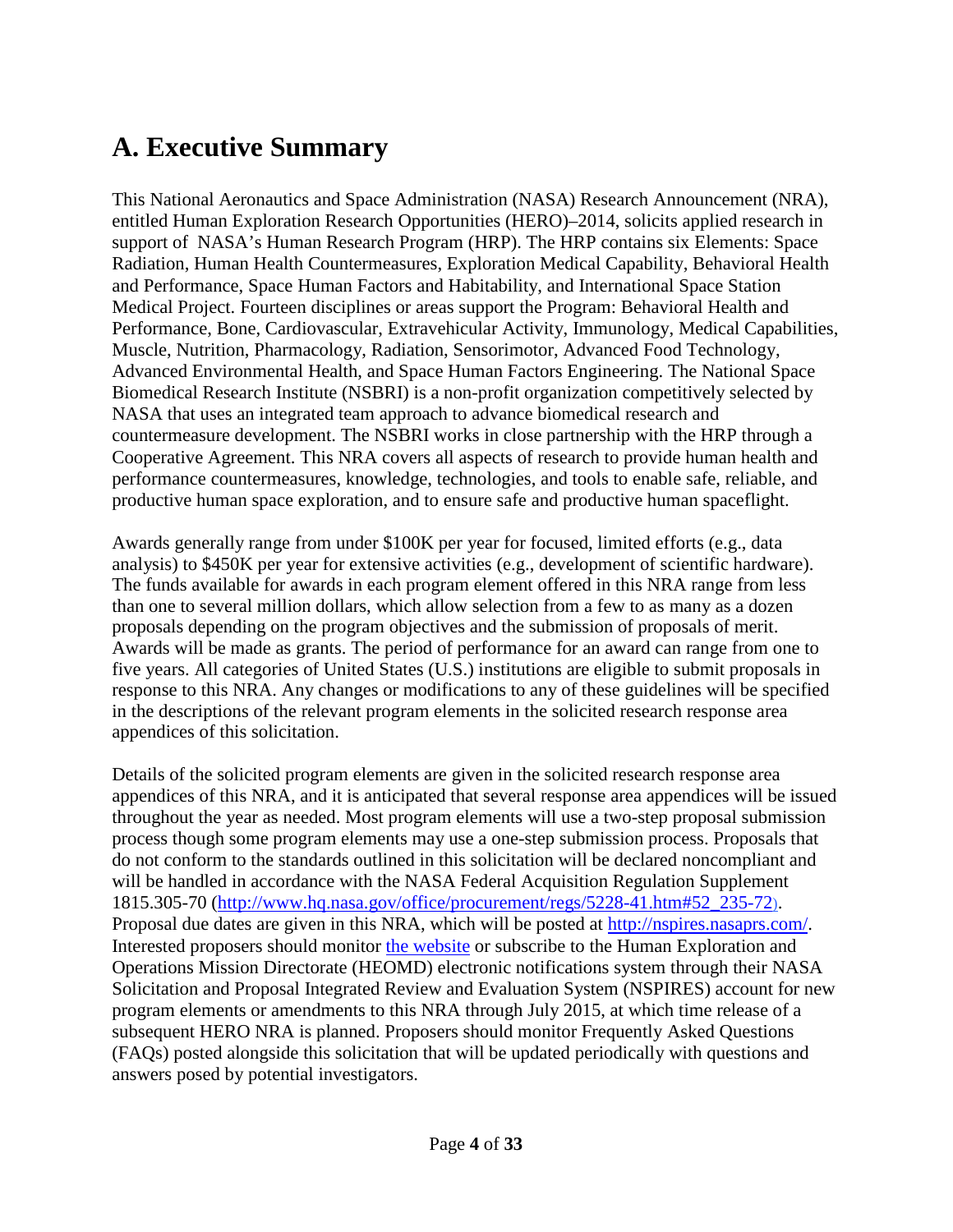# <span id="page-4-0"></span>**B. Human Research Program**

## <span id="page-4-1"></span>**1. Background**

The HRP investigates and mitigates the highest risks to astronaut health and performance in exploration missions. The goal of the HRP is to provide human health and performance countermeasures, knowledge, technologies, and tools to enable safe, reliable, and productive human space exploration, and to ensure safe and productive human spaceflight. The scope of these goals includes both the successful completion of exploration missions and the preservation of astronaut health over the life of the astronaut.

Two foundational documents of the HRP are the Human Research Program Requirements Document (PRD, Rev. F) and the Human Research Program Integrated Research Plan (IRP, Rev. E). The PRD lists the crew health and performance risks that the HRP must understand and mitigate. The IRP describes the plan to understand and reduce the risks. Proposers should note that the IRP is more recently updated and should be considered correct when differences are seen between the documents.

#### The PRD

[\(http://www.nasa.gov/sites/default/files/human\\_research\\_program\\_requirements\\_document\\_1.pd](http://www.nasa.gov/sites/default/files/human_research_program_requirements_document_1.pdf) [f\)](http://www.nasa.gov/sites/default/files/human_research_program_requirements_document_1.pdf) describes the high-level requirements that the HRP must meet. The requirements in the PRD are divided into the following three categories: 1) human system standards (PRD section 4), 2) human health & performance risks (PRD section 5) and 3) provisions of enabling capabilities (PRD section 6). Table C-2 of the PRD contains Human Research Program Risks and Research Ratings. All of the risks, and risk factors, in the table are dynamic. New risks will likely be identified with further mission experience. Other risks, or risk factors, may be retired if they are successfully mitigated, or if increased understanding lessens their severity. The research topic areas described in the appendices of this NRA derive from the need to address crew health and performance risks articulated in Table C-2 of the PRD.

The IRP describes HRP's research activities that are intended to address the needs of human space exploration and serve HRP customers. The IRP illustrates the HRP's research plan through 2025. The Human Research Roadmap [\(http://humanresearchroadmap.nasa.gov\)](http://humanresearchroadmap.nasa.gov/) is a web-based version of the IRP that allows users to search HRP risks, gaps, and tasks.

In the past, NASA has conducted their ISS research on six-month missions. However, starting in 2017, there will be a series of one year missions on ISS in addition to the six-month missions. The one-year missions will be supplemented with shorter 45-day missions. When appropriate, the proposed research should consider these different durations on ISS.

## <span id="page-4-2"></span>**2. Organizational Structure**

NASA is composed of four Mission Directorates, one of which is the Human Exploration and Operations Mission Directorate (HEOMD). The HRP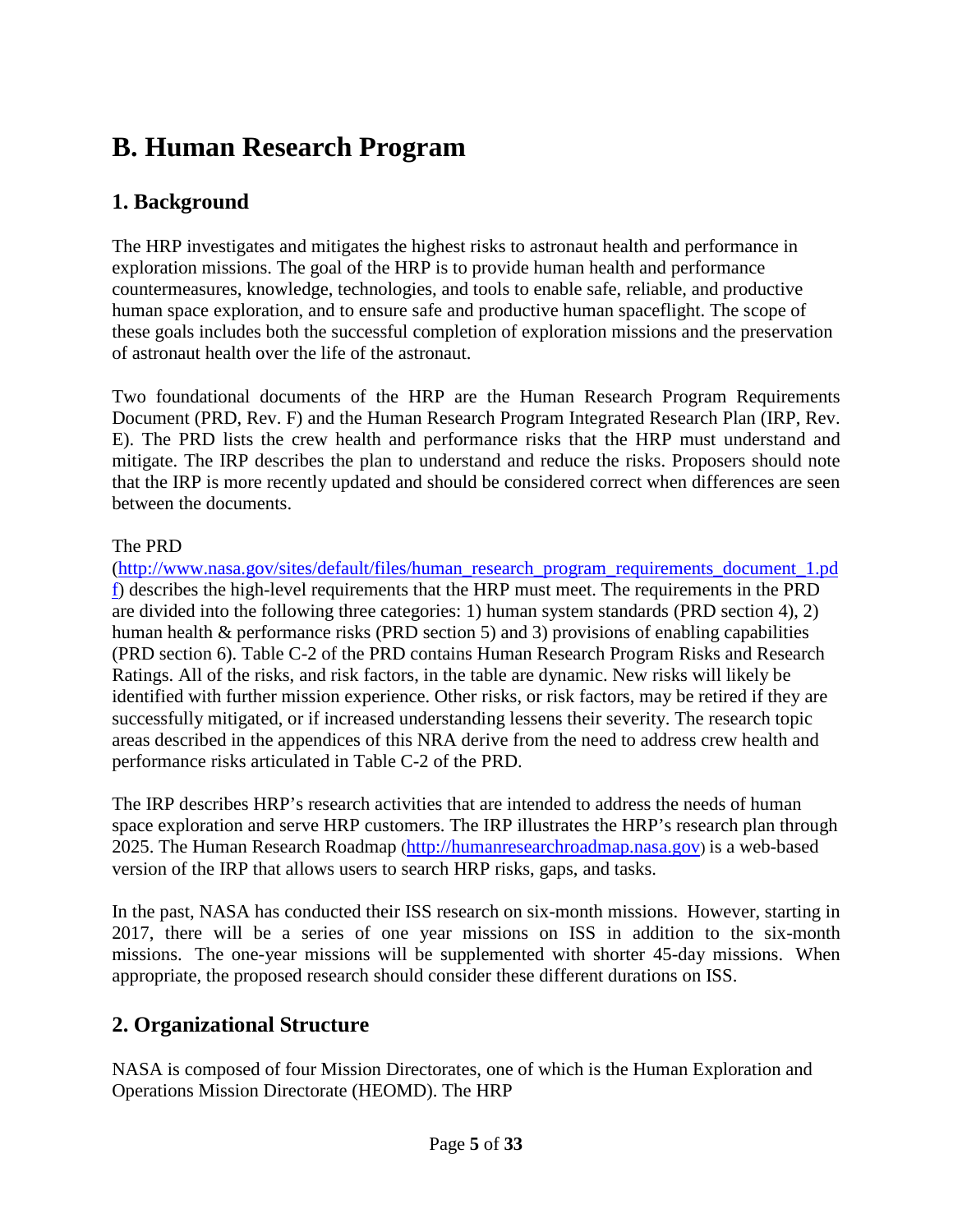[\(http://www.nasa.gov/exploration/humanresearch/\)](http://www.nasa.gov/exploration/humanresearch/) resides in the HEOMD, and the Program Office for the HRP is located at the NASA Johnson Space Center (JSC) in Houston, Texas. The HRP contains six Elements: Space Radiation, Human Health Countermeasures, Exploration Medical Capability, Behavioral Health and Performance, Space Human Factors and Habitability, and International Space Station Medical Project. Fourteen disciplines or areas support the program: Behavioral Health and Performance, Bone, Cardiovascular, Extravehicular Activity, Immunology, Medical Capabilities, Muscle, Nutrition, Pharmacology, Radiation, Sensorimotor, Advanced Food Technology, Advanced Environmental Health, and Space Human Factors Engineering.

The National Space Biomedical Research Institute (NSBRI) in Houston, Texas is a non-profit organization competitively selected by NASA that uses an integrated team approach to advance biomedical research and countermeasure development. The NSBRI works in close partnership with the HRP through a Cooperative Agreement. Program information for each of the NSBRI research teams is available at [http://www.nsbri.org.](http://www.nsbri.org/)

## <span id="page-5-0"></span>**3. Goals and Objectives**

The goal of the HRP is to provide human health and performance countermeasures, knowledge, technologies, and tools to enable safe, reliable, and productive human space exploration. The scope of this goal includes both the successful completion of exploration missions and the preservation of astronaut health over the life of the astronaut. Specific objectives in support of this goal are:

- 1. Quantification of the crew health and performance risks associated with human spaceflight for the various exploration missions.
- 2. Development of countermeasures to provide mission planners and system developers with strategies for mitigating crew health and performance risks.
- 3. Development of technologies to provide mission planners and system developers with strategies for monitoring and mitigating crew health and performance risks.

This NRA solicits research that addresses at least one of these objectives.

# <span id="page-5-1"></span>**C. Solicitation**

### **It is critical for investigators to read carefully ALL of the instructions in this NRA.**

Proposals in response to this NRA should be submitted to the most relevant program element described in the solicited research response area appendices (see also the *Table of Contents* that prefaces this NRA). Many of the programmatic emphases are different from those that have appeared in previous NRAs. All proposals will ultimately undergo peer review using similar processes and procedures, but procedures and forms for proposal submission differ for each solicited research response area appendix. The eventual funding of selected proposals will vary for the different types of awards. Applicants must determine if their proposed research is best suited to be conducted independently with NASA or as part of an integrated research team of the NSBRI. **Do not submit the same research proposal to more than one opportunity within this solicitation (i.e., submit either a NASA individual investigator proposal or an NSBRI**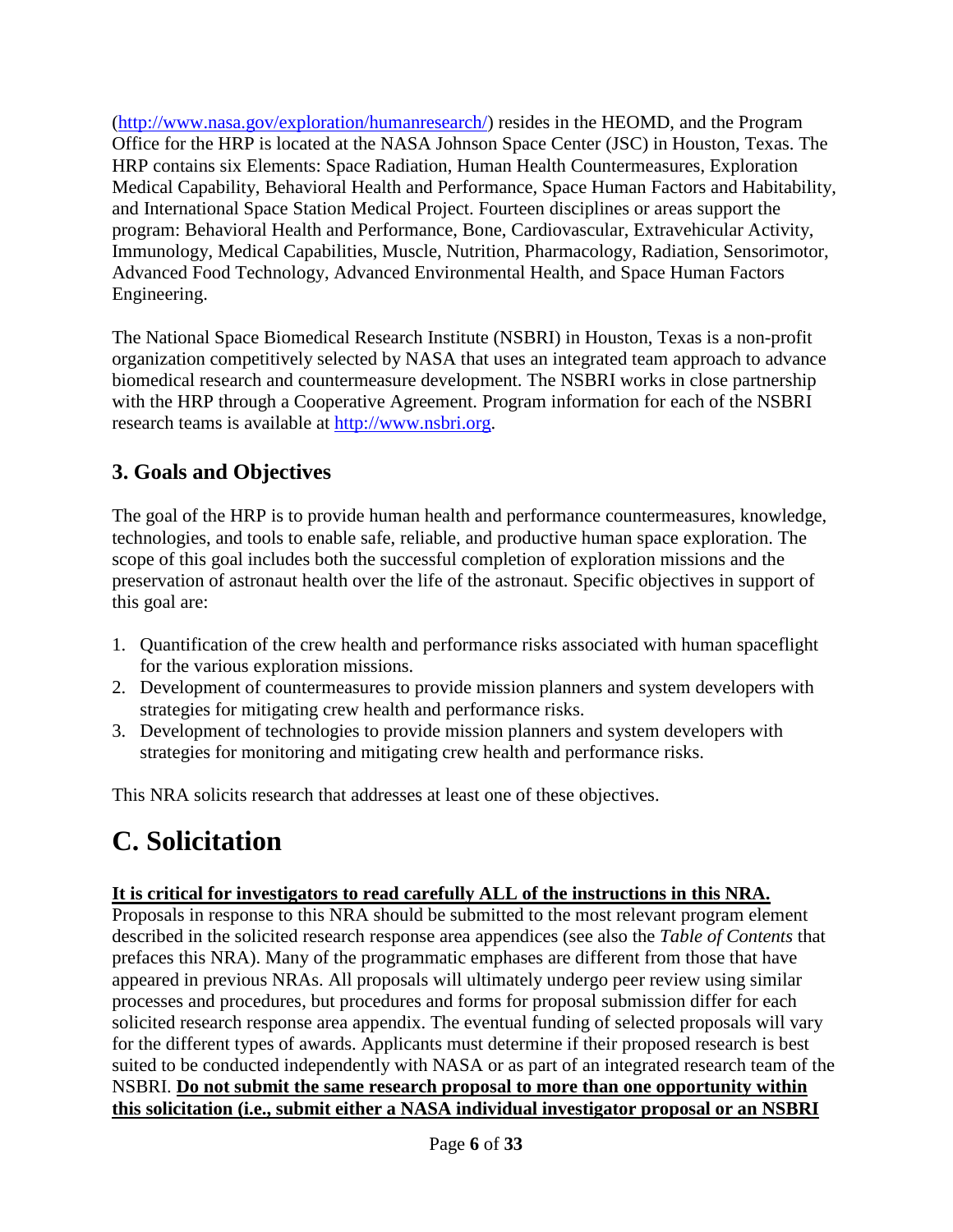#### **team proposal)**.

### <span id="page-6-0"></span>**1. Solicitation Process**

Most program elements require that proposals be submitted using a two-step process, while other program elements employ a one-step process. In the two-step process, Step-1 proposals submitted in response to this NRA will be evaluated by NASA or the NSBRI to determine how well they match one of the stated areas of emphasis identified in the solicited research response area appendices. Only those proposals that NASA or the NSBRI considers responsive to their respective areas of emphases will be invited to submit Step-2 proposals. NASA reserves the right to act in the best interests of the Federal Government in the matter of acceptance and evaluation of all proposals. NASA and the NSBRI may share Step-1 and Step-2 proposals submitted in response to this solicitation with each other. Step-1 proposals submitted in response to one opportunity within this solicitation may be invited to submit to a Step-2 proposal to a different opportunity within this solicitation. In the one-step process, proposers will submit only one proposal that is evaluated for merit and relevancy to the Program.

### <span id="page-6-1"></span>**2. Solicited Research Response Areas**

This solicitation focuses on the following areas.

- **Appendix A:** NASA Research and Technology Development to Support Crew Health and Performance in Space Exploration Missions - proposals are solicited in the areas of Physiological Stress and Clinical Incidence Onboard the International Space Station, Vertebral Strength Analysis in Astronauts after Long Duration Spaceflight on ISS: Analysis and Evaluation of Existing Data, Tissue Sharing Opportunities from a 90-Day Hind-Limb Rat Suspension Study, Identification and Maintenance of Team Shared Mental Models over Long Durations, Effective Team Composition for Long Duration Space Exploration, Lighting Protocols for Exploration – HERA Campaign, Automated Tools for Scheduling Behavioral Countermeasures for Exploration - HERA Campaign, Investigate Effects of Acute CO2 Exposure with Existing Measures, Asynchronous Behavioral Health Treatment Techniques, Innovative Research in Behavioral Health and Performance for the Human Exploration Research Analog (HERA), Host-Microbe Virulence Mechanisms, Electronic Procedures for Autonomous Crews, and Generalizable Skills and Knowledge for Exploration Missions. Unless otherwise noted, these projects are expected to be multiple year efforts.
- **Appendix B:** NSBRI Research and Technology Development to Support Crew Health and Performance in Space Exploration Missions - proposals are solicited in the areas of Cardiovascular Alterations, Human Factors and Performance, Musculoskeletal Alterations, Neurobehavioral and Psychosocial Factors, Sensorimotor Adaptation, and Smart Medical Systems and Technology. These projects are expected to be multiple year efforts.
- **Appendix C:** NASA Human Research Program Omnibus Opportunity proposals are solicited that address any of the risks listed in the Integrated Research Plan. These projects are expected to last no more than one year.
- **Appendix D:** NASA Ground-Based Studies in Space Radiobiology proposals are solicited in the area of Space Radiation Biology utilizing beams of high charge and energy particles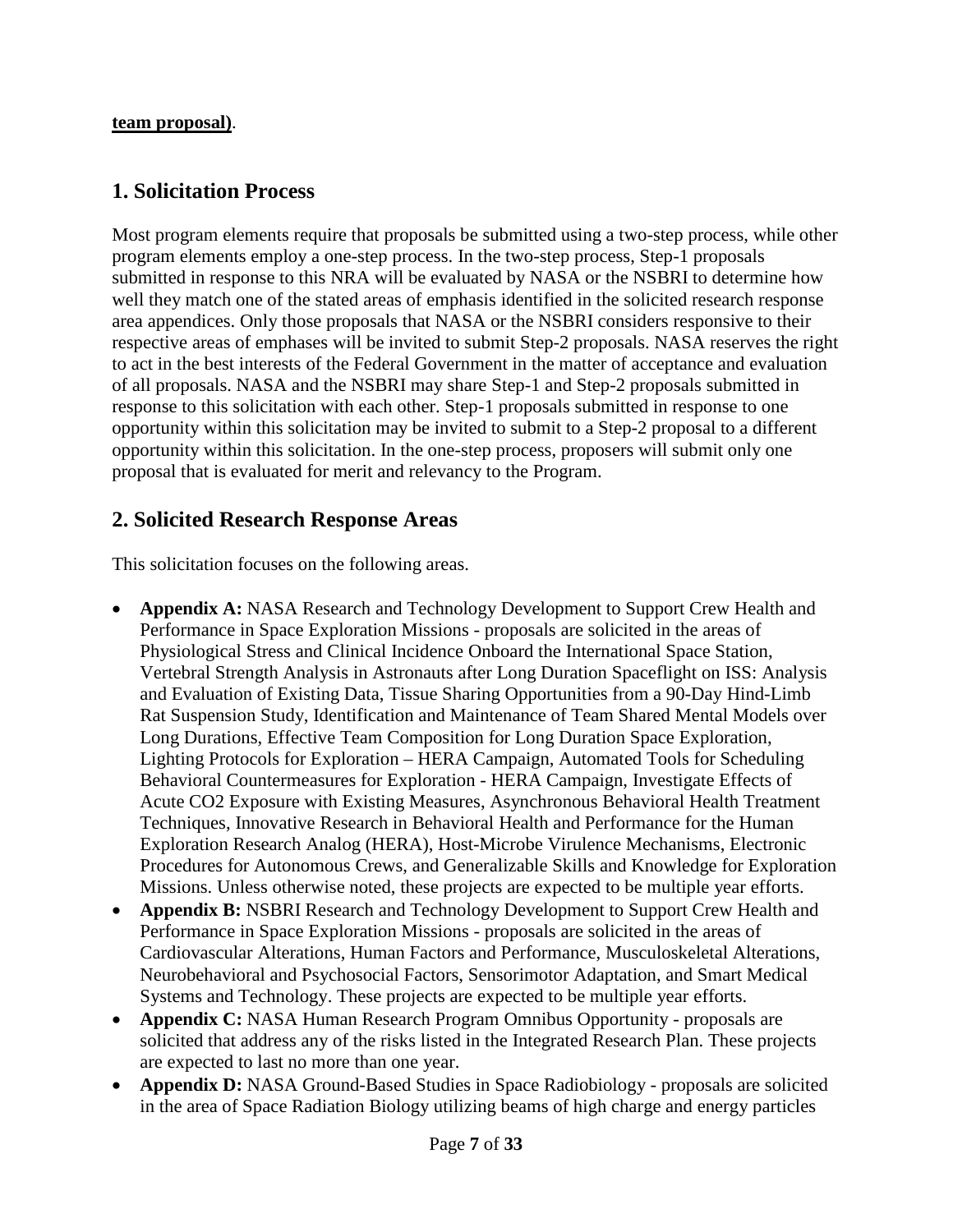simulating space radiation at the NASA Space Radiation Laboratory (NSRL), at Brookhaven National Laboratory (BNL) in Upton, New York. These projects are expected to be multiple year efforts. This appendix is expected to be released in early 2015.

Additional appendices may be issued throughout the year as needed. Investigators may submit more than one proposal in response to this NRA; **however, identical proposals may NOT be submitted to more than one solicited research response area appendix.**

## <span id="page-7-0"></span>**3. Education and Public Outreach**

Research projects funded by NASA present an opportunity for NASA to enhance and broaden public knowledge, understanding of and appreciation for biological and biomedical research, and the value of this research in space environments. Individuals participating in NASA research projects have a responsibility to foster the development of a scientifically informed public. Therefore, all participants in this NRA are strongly encouraged to promote general scientific literacy and public understanding of biological and biomedical sciences, space environments, and HRP projects through formal and informal education opportunities.

## <span id="page-7-1"></span>**4. Vertebrate Animal Scientific Review**

NASA requires that any and all research proposals that request funding for vertebrate animal research shall be reviewed as described in the Vertebrate Animal Scientific Review (VASR) section posted alongside each applicable solicited research response area. Each response that requires vertebrate animals must address the five points outlined in the VASR. The VASR requirements are in addition to Institutional Animal Care and Use Committee (IACUC) requirements as outlined in each solicited research response area appendix, if appropriate.

## <span id="page-7-2"></span>**5. Sample Size Specification Guidelines for NASA Human Research Studies**

Statistical planning plays an important role in virtually all scientific research. It plays a particularly valuable role in the design of experiments, including specification of sample size(s), and also in the analysis of outcomes that address primary aims and hypotheses. As a result, principal investigators (PI) are highly encouraged to recruit statisticians as co-investigators (Co-I), so that they can apply their skills to help produce high-quality research proposals.

The Sample Size Specification Guidelines document posted alongside this NRA gives particular emphasis to the problem of how to arrive at and justify experiment sample size(s). The recommendations are necessarily general, and may not be universally applicable. Nevertheless, these guidelines are intended to clarify an understanding among PI's, grant reviewers, and NASA pertaining to sample-size issues for NASA human research studies.

It is the responsibility of the PI to propose a study that has a reasonable likelihood of detecting an effect with some clinical, operational, or scientific meaning. If applicable, the study description should include a range of possible sample sizes and their associated power. If your study is selected as a candidate for funding, you may be asked to explain or modify assumptions and calculations pertaining to sample size prior to funding determination.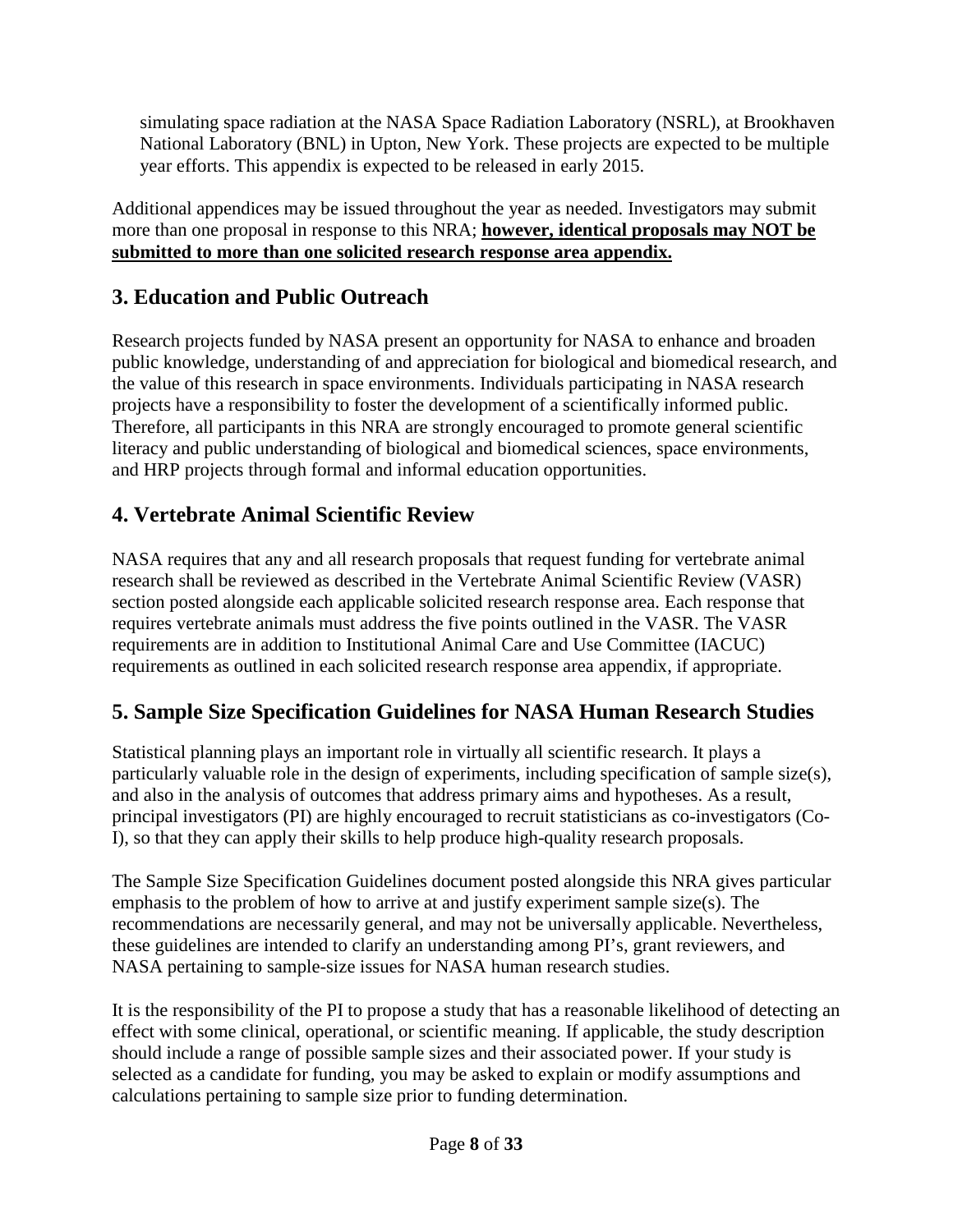### <span id="page-8-0"></span>**6. NASA Safety Policy**

Safety is NASA's highest priority. Safety is the freedom from those conditions that can cause death, injury, occupational illness, damage to or loss of equipment or property, or damage to the environment. NASA's safety priority is to protect: 1) the public, 2) astronauts and pilots, 3) the NASA workforce (including employees working under NASA instruments), and 4) high-value equipment and property. All research conducted under NASA auspices shall conform to this philosophy.

### <span id="page-8-1"></span>**7. Availability of Funds for Award**

Funds are not currently available for awards under this NRA. The Government's obligation to make award(s) is contingent upon the availability of the appropriated funds from which payment can be made, and the receipt of proposals that are determined acceptable for NASA award under this NRA.

### <span id="page-8-2"></span>**8. Additional Funding Restrictions**

The construction of facilities is not an allowed activity, unless specifically stated so in the program description. For further information on the allowability of costs, refer to the cost principles cited in the *NASA Federal Acquisition Regulations Supplement (NFS)* and the *Guidebook for Proposers (*[http://www.hq.nasa.gov/office/procurement/nraguidebook/\)](http://www.hq.nasa.gov/office/procurement/nraguidebook/). Travel, including foreign travel, is allowed as may be necessary for the meaningful completion of the proposed investigation, as well as for publicizing its results at an appropriate professional meeting.

This solicitation will result in grant awards only. Profit to commercial organizations under grants is not allowed.

Regardless of whether functioning as a team lead or as a team member, personnel from NASA centers must propose budgets based on Full Cost Accounting (FCA). Non-NASA U.S. Government organizations should propose based on FCA unless no such standards are in effect; in that case such proposers should follow the Managerial Cost Accounting Standards for the Federal Government as recommended by the Federal Accounting Standards Advisory Board. For further information, see [http://www.hq.nasa.gov/fullcost/.](http://www.hq.nasa.gov/fullcost/)

### <span id="page-8-3"></span>**9. Salary Limitation**

NASA HRP has adopted the National Institutes of Health (NIH) policy concerning salary limitations on grants. For this research announcement, HRP will limit the amount of direct salary for an investigator on a grant to Executive Level II of the Federal Executive Pay scale. The Executive Level II salary is \$181,500 per year. HRP grant awards for proposals that request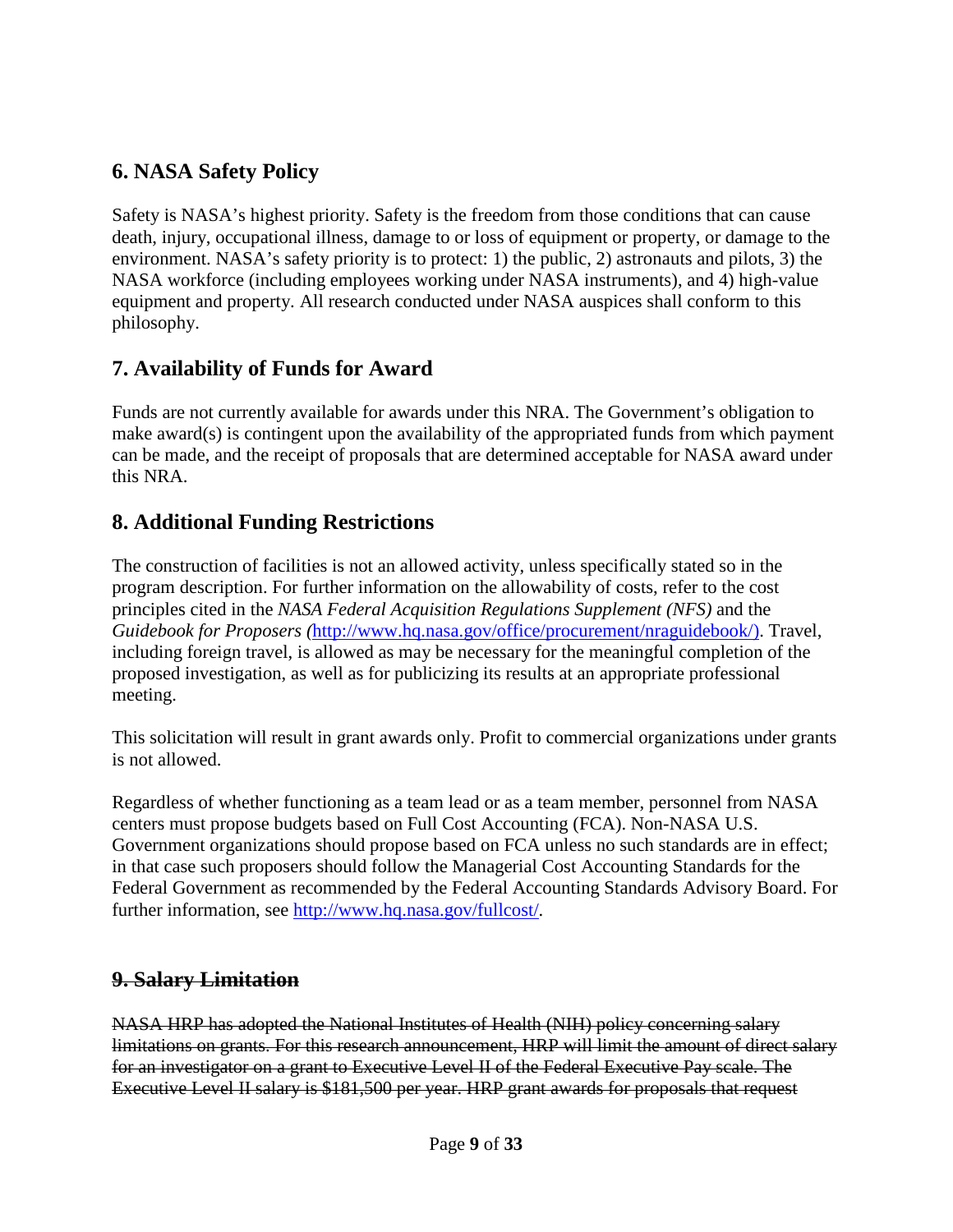direct salaries of individuals in excess of the applicable rate per year will be adjusted in accordance with the \$181,500 cap.

NASA grant awards for proposals that request salaries of individuals in excess of the applicable RATE per year will be adjusted in accordance with the legislative salary limitation and will include a notification such as the following: None of the funds in this award shall be used to pay the salary of an individual at a rate in excess of the applicable salary cap.

An individual's base salary, per se, is NOT constrained by the legislative provision for a limitation of salary. The rate limitation simply limits the amount that may be awarded and charged to NASA grants. An institution may pay an individual's salary amount in excess of the salary cap with non-federal funds.

The salary limitation does NOT apply to payments made to consultants under a NASA grant although, as with all costs, those payments must meet the test of reasonableness and be consistent with institutional policy.

The salary limitation provision DOES apply to subawards or subcontracts for substantive work under a NASA grant.

#### Example:

Individual's institutional base salary for a FULL-TIME calendar year appointment: \$200,000

Research effort requested in proposal: 6 months (50%)

If a grant is to be funded, the amount included for the above individual will be \$90,750 instead of \$100,000 due to the salary limitation.

For further information, please see NIH Notice NOT-OD-14-052 [\(http://grants.nih.gov/grants/guide/notice-files/NOT-OD-14-052.html\)](http://grants.nih.gov/grants/guide/notice-files/NOT-OD-14-052.html).

## <span id="page-9-0"></span>**10. Award Information**

The selected proposal is expected to be funded as a research grant in one-year increments for activities lasting one to five years as stipulated for each solicited research response area. The mechanism for funding each successful proposal will be a single grant, with funding allocations to participating investigators based on the submitted budget, available funds and project review. The funding duration will depend on proposal requirements, review panel recommendations, and continuing progress of the activity. Proposals will be evaluated as described under each solicited research response area. Proposals to continue or supplement existing grants, if selected, will result in a new grant.

Anticipated award amounts are listed in each solicited research response area appendix. NASA does not provide separate funding for direct and indirect costs; thus, the amount of the award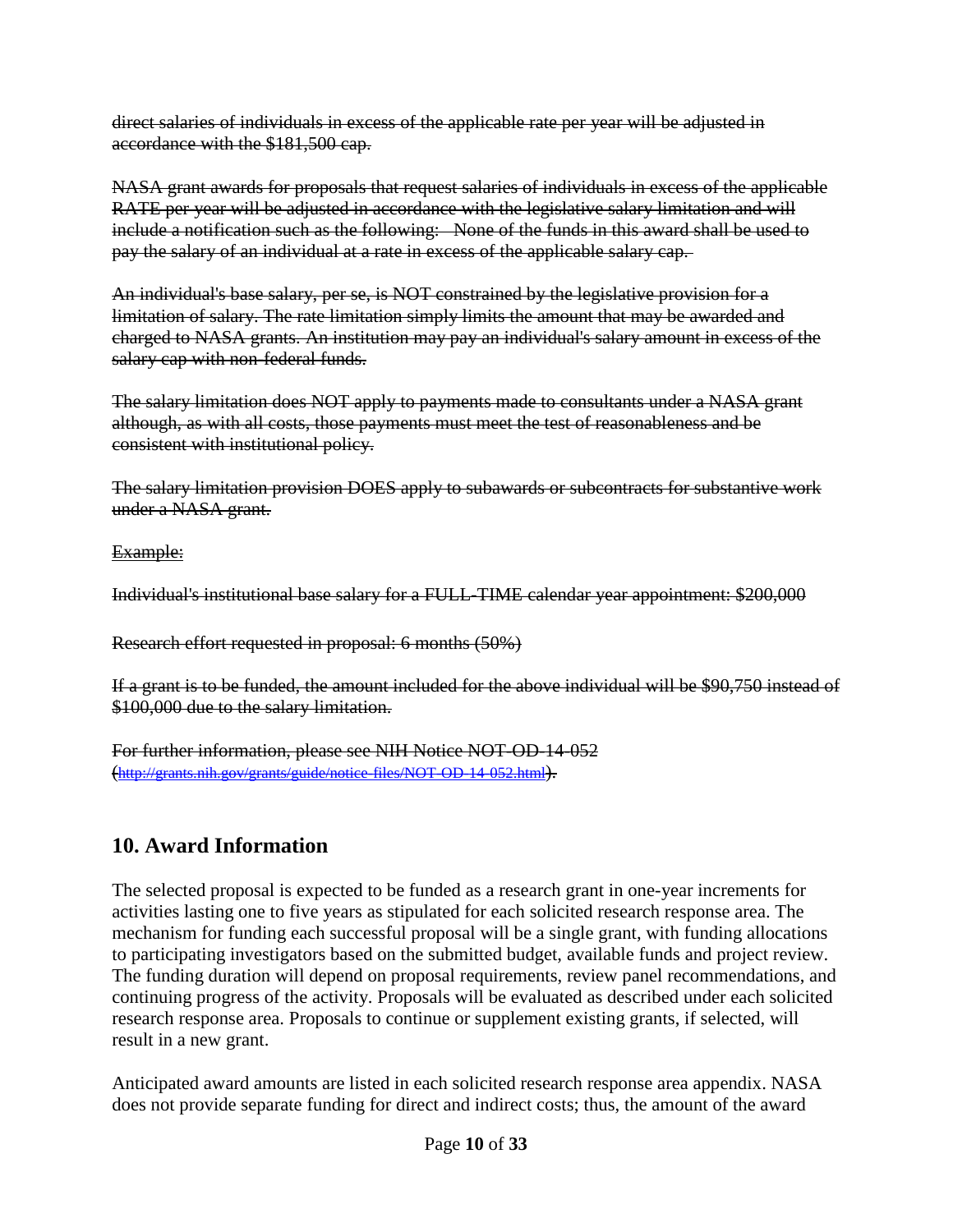requested is the total of all costs submitted in the proposed budget.

# <span id="page-10-0"></span>**D. Eligibility Information**

## <span id="page-10-1"></span>**1. Eligibility of Applicants**

All categories of United States (U.S.) institutions are eligible to submit proposals in response to this NRA. Principal Investigators may collaborate with universities, Federal Government laboratories, the private sector, and state and local government laboratories. In all such arrangements, the applying entity is expected to be responsible for administering the project according to the management approach presented in the proposal.

The applying entity must have in place a documented base of ongoing high quality research in science and technology, or in those areas of science and engineering clearly relevant to the specific programmatic objectives and research emphases indicated in this NRA. Present or prior NASA support of research or training in any institution or for any investigator is not a prerequisite to submission of a proposal.

## <span id="page-10-2"></span>**2. Guidelines for International Participation**

## <span id="page-10-3"></span>**a. Guidelines for International Team Members on U.S. Proposals**

HRP welcomes international team members on U.S. proposals. International collaborations that demonstrate clear scientific benefits or cost savings are particularly encouraged.

Services and direct purchases provided by international team members are allowable as subcontracts on U.S. proposals. Additional information on international participation can be referenced at [http://www.hq.nasa.gov/office/procurement/regs/1835.htm#35\\_016-70.](http://www.hq.nasa.gov/office/procurement/regs/1835.htm%2335_016-70)

## <span id="page-10-4"></span>**b. Guidelines for International Proposals**

NASA welcomes proposals from outside the U.S. However, foreign entities are generally not eligible for funding from NASA. Therefore, unless otherwise noted in the NRA, proposals from foreign entities should not include a cost plan unless the proposal involves collaboration with a U.S. institution, in which case a cost plan for only the participation of the U.S. entity must be included. Proposals from foreign entities and proposals from U.S. entities that include foreign participation must be endorsed by the respective government agency or sponsoring institution in the country from which the foreign entity is proposing. Such endorsement should indicate that the proposal merits careful consideration by NASA, and if the proposal is selected, sufficient funds will be made available to undertake the activity as proposed.

All foreign proposals must be typewritten in English and comply with all other submission requirements stated in the NRA. All foreign proposals will undergo the same evaluation and selection process as those originating in the U.S. All proposals must be received before the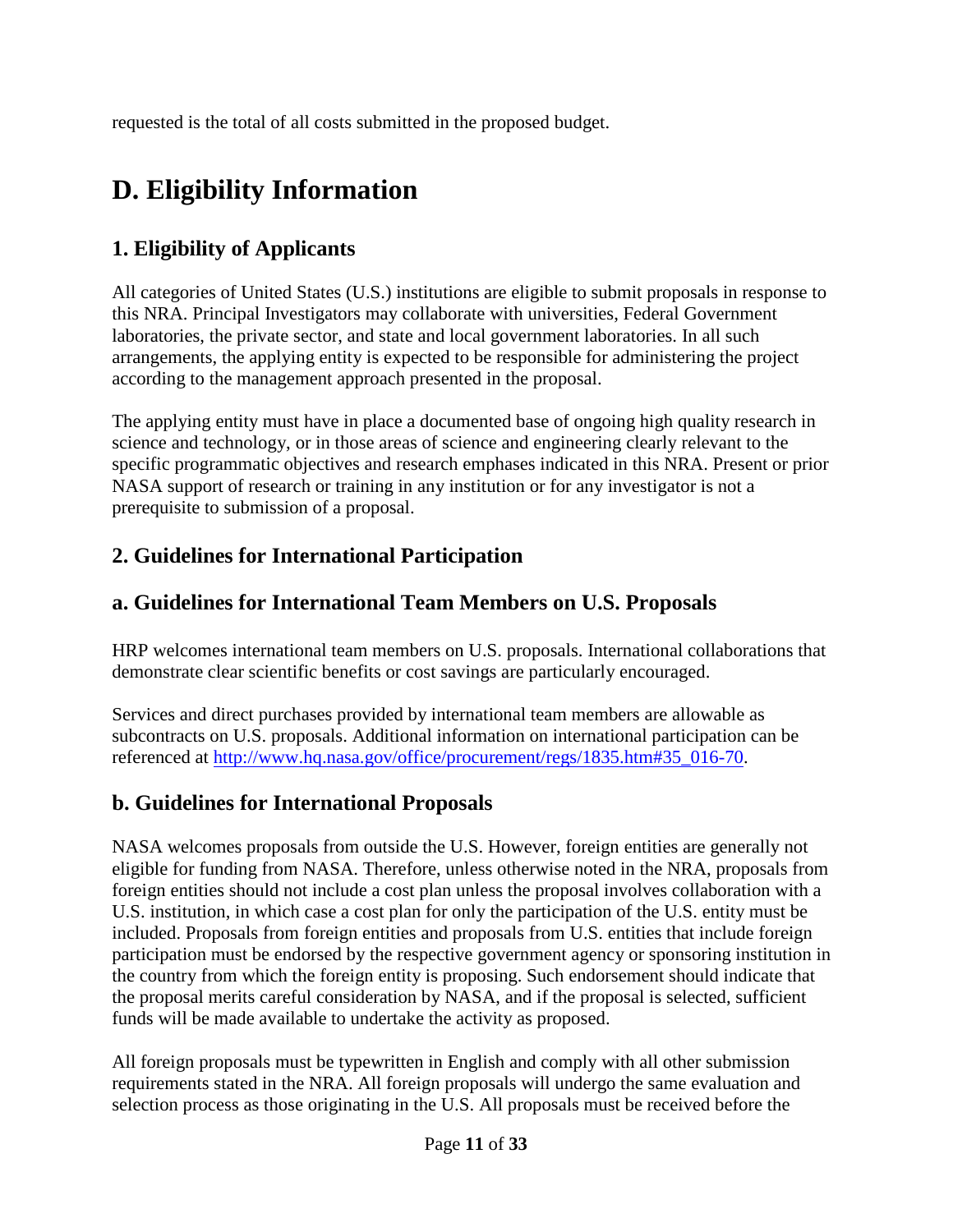established closing date. Those received after the closing date will be treated in accordance with NASA FAR Supplement 1852.235-72, paragraph (g). Sponsoring foreign government agencies or funding institutions may, in exceptional situations, forward a proposal without endorsement if endorsement is not possible before the announced closing date. In such cases, the NASA sponsoring office should be advised when a decision on endorsement can be expected.

Successful and unsuccessful foreign entities will be contacted directly by the NASA sponsoring office. Copies of these letters will be sent to the foreign sponsor. Should a foreign proposal or a U.S. proposal with foreign participation be selected, NASA's Office of External Relations will arrange with the foreign sponsor for the proposed participation on a no-exchange-of-funds basis, in which NASA and the non-U.S. sponsoring agency or funding institution will each bear the cost of discharging their respective responsibilities.

Depending on the nature and extent of the proposed cooperation, these arrangements may entail:

- (i) An exchange of letters between NASA and the foreign sponsor; or
- (ii) A formal Agency-to-Agency Memorandum of Understanding (MOU).

NASA's policy is to conduct research with non-U.S. organizations on a cooperative, no exchange-of-funds basis. Although Co-Investigators or collaborators employed by non-U.S. organizations may be identified as part of a proposal submitted by a U.S. organization, NASA funding through this NRA may not be used to support research efforts by non-U.S. organizations at any level; however, the direct purchase of supplies and/or services that do not constitute research from non-U.S. sources by U.S. award recipients is permitted. See NASA FAR Supplement Part 1835.016-70 for additional information on international participation, which can be referenced at [http://www.hq.nasa.gov/office/procurement/regs/1835.htm#35\\_016-70.](http://www.hq.nasa.gov/office/procurement/regs/1835.htm%2335_016-70)

Also see NASA Policy Directive 1360.2B Initiation and Development of International Cooperation in Space and Aeronautics Programs, which is located at [http://nodis3.gsfc.nasa.gov/displayDir.cfm?Internal\\_ID=N\\_PD\\_1360\\_002B\\_&page\\_name=main](http://nodis3.gsfc.nasa.gov/displayDir.cfm?Internal_ID=N_PD_1360_002B_&page_name=main)

## <span id="page-11-0"></span>**c. Assurance of Compliance – China Funding Restriction**

All proposals submitted to this NRA must comply with the following: Assurance of Compliance with the Department of Defense and Full-Year Appropriation Act, Public Law 112-10 Section 1340(a); The Consolidated and Further Continuing Appropriation Act of 2012, Public Law 112- 55, Section 539; and future-year appropriations herein after referred to as "the Acts", whereas:

- a) NASA is restricted from using funds appropriated in the Acts to enter into or fund any grant or cooperative agreement of any kind to participate, collaborate, or coordinate bilaterally with China or any Chinese-owned company, at the prime recipient level and at all sub-recipient levels, whether the bilateral involvement is funded or performed under a no-exchange of funds arrangement.
- b) Definition: "China or Chinese-owned Company" means the People's Republic of China, any company owned by the People's Republic of China, or any company incorporated under the laws of the People's Republic of China.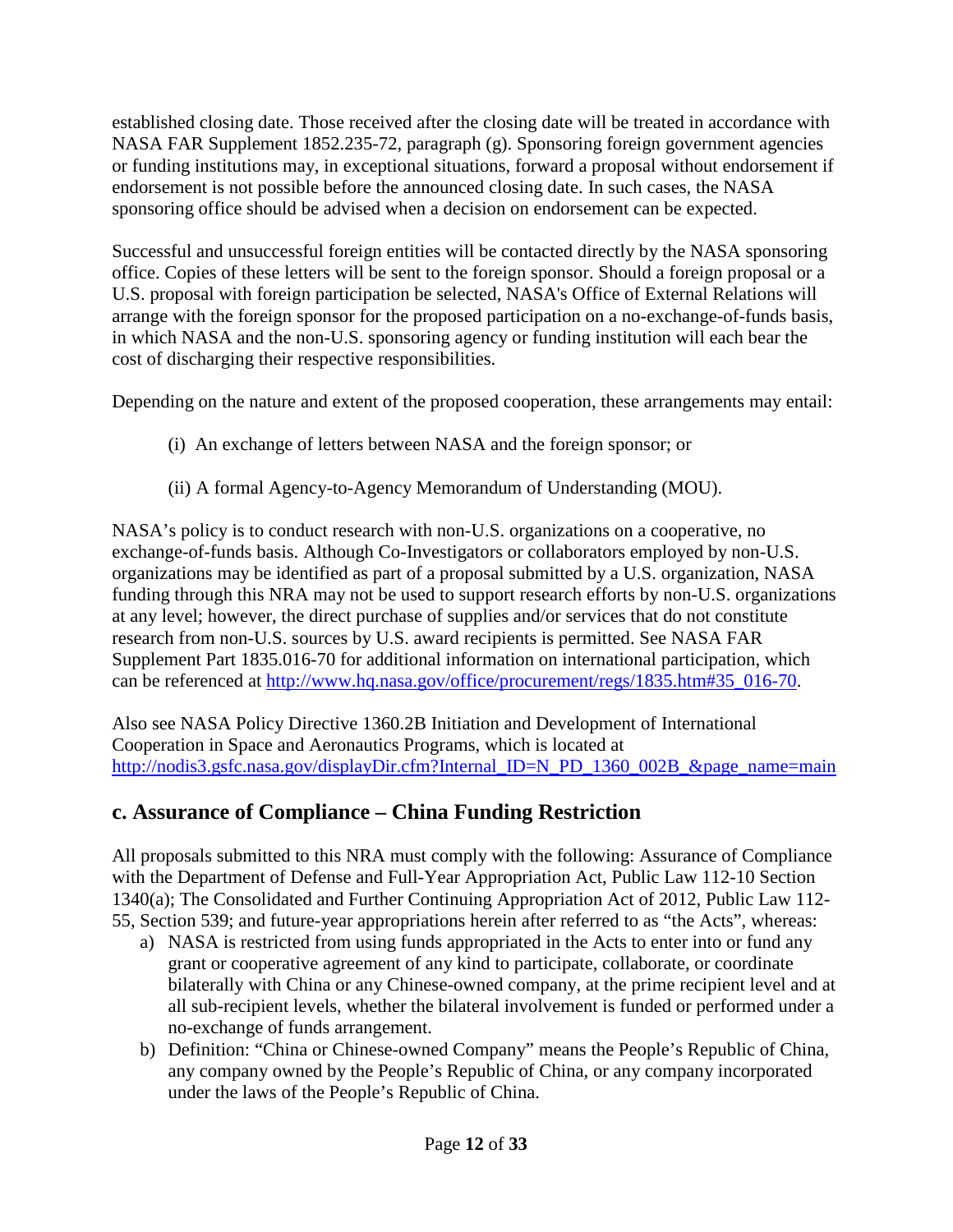- c) The restrictions in the Acts do not apply to commercial items of supply needed to perform a grant or cooperative agreement.
- d) By submission of its proposal, the proposer represents that the proposer is not China or a Chinese-owned company, and that the proposer will not participate, collaborate, or coordinate bilaterally with China or any Chinese-owned company, at the prime recipient level or at any sub-recipient level, whether the bilateral involvement is funded or performed under a no-exchange of funds arrangement.

## <span id="page-12-0"></span>**d. Export Control Guidelines Applicable to Proposals Including Foreign Participation**

Proposals including foreign participation must include a section discussing compliance with U.S. export laws and regulations, e.g., 22 CFR Parts 120-130 and 15 CFR Parts 730-774, as applicable to the circumstances surrounding the particular foreign participation. The discussion must describe in detail the proposed foreign participation and is to include, but not be limited to, whether or not the foreign participation may require the prospective investigator to obtain the prior approval of the Department of State or the Department of Commerce via a technical assistance agreement or an export license, or whether a license exemption/exception may apply. If prior approvals via licenses are necessary, discuss whether the license has been applied for or, if not, the projected timing of the application and any implications for the schedule. Information regarding U.S. export regulations is available

at <http://www.bis.doc.gov/licensing/exportingbasics.htm>

## <span id="page-12-1"></span>**3. Cost Sharing or Matching**

If an institution of higher education, hospital, or other non-profit organization wants to receive a grant from NASA, cost sharing is not required. However, NASA can accept cost sharing if it is voluntarily offered. If a commercial organization wants to receive a grant, cost sharing is required unless the commercial organization can demonstrate that they are unlikely to receive substantial compensating benefits for performance of the work. If no substantial compensating benefits are likely to be received, then cost sharing is not required, but can be accepted. Acceptable forms of cost sharing are discussed in NFS 1816.303-70:

[http://prod.nais.nasa.gov/cgi-](http://prod.nais.nasa.gov/cgi-bin/common/wg/mfs.cgi/data/glimpse/archives/63?link=http://prod.nais.nasa.gov:80/far/far0553-nfs0463/1816.htm&file=/data/web/html/far/far0553-nfs0463/1816.htm&line=528%23mfs)

[bin/common/wg/mfs.cgi/data/glimpse/archives/63?link=http://prod.nais.nasa.gov:80/far/far0553](http://prod.nais.nasa.gov/cgi-bin/common/wg/mfs.cgi/data/glimpse/archives/63?link=http://prod.nais.nasa.gov:80/far/far0553-nfs0463/1816.htm&file=/data/web/html/far/far0553-nfs0463/1816.htm&line=528%23mfs) [nfs0463/1816.htm&file=/data/web/html/far/far0553-nfs0463/1816.htm&line=528#mfs](http://prod.nais.nasa.gov/cgi-bin/common/wg/mfs.cgi/data/glimpse/archives/63?link=http://prod.nais.nasa.gov:80/far/far0553-nfs0463/1816.htm&file=/data/web/html/far/far0553-nfs0463/1816.htm&line=528%23mfs)

## <span id="page-12-2"></span>**4. Data Accessibility**

NASA has a license as to all data collected through research programs sponsored by NASA. See 14 C.F.R. 1260.30. Therefore, all research data resulting from NASA HRP funded studies must be submitted to NASA. These data are then archived in the NASA Life Sciences Data Archive (LSDA) [\(http://lsda.jsc.nasa.gov/\)](http://lsda.jsc.nasa.gov/) for the benefit of the greater research and operational spaceflight community. Archival data products may include but are not limited to low-level (raw) data, high-level (processed) data, and data products such as calibration data, documentation, related software, and other tools or parameters that are necessary to interpret the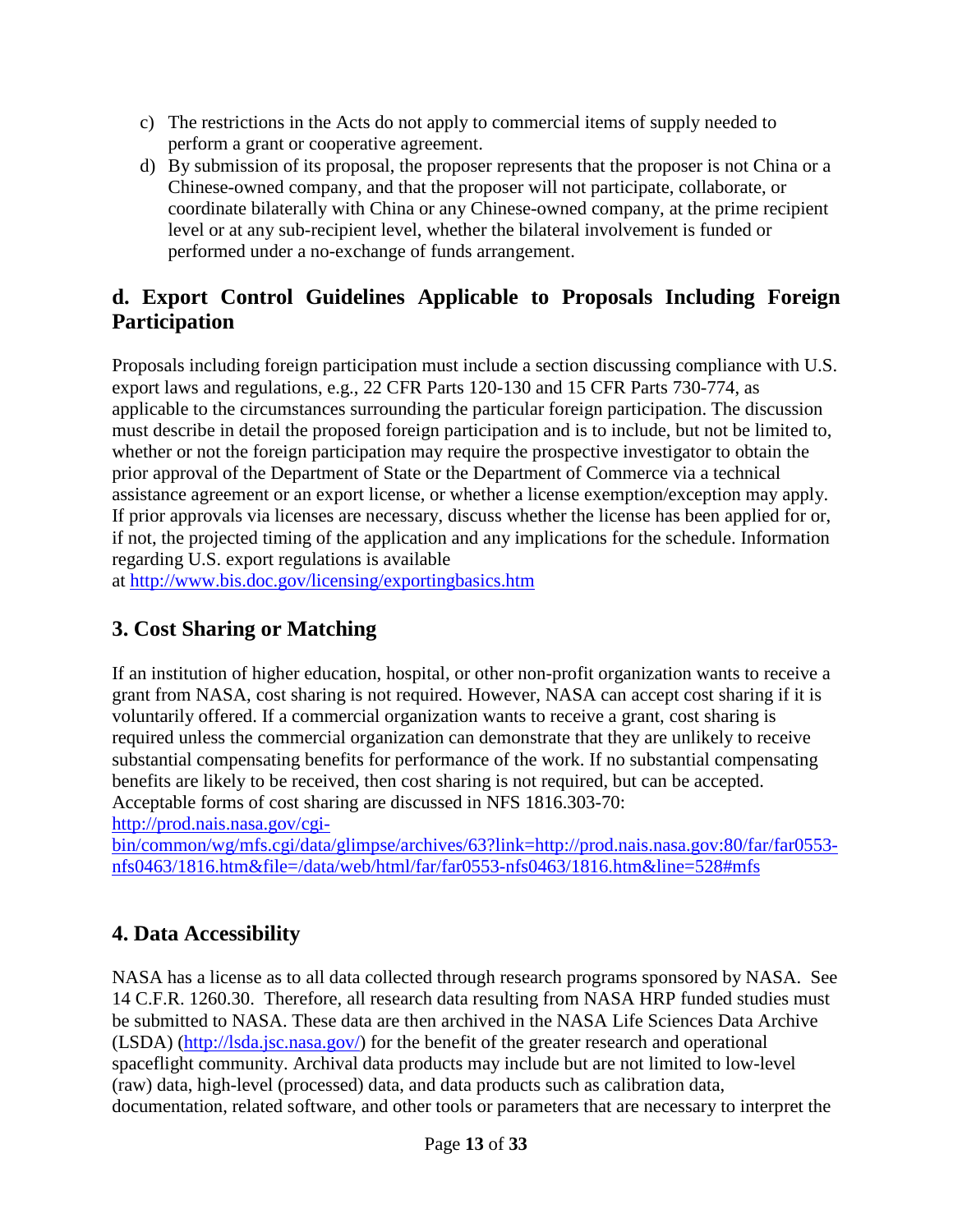data. Once a grant is awarded, the PI and the supporting NASA HRP Element Scientist shall work with LSDA to outline specific archiving requirements in an LSDA Data Submission Agreement. These requirements shall include which data are to be included, the format of the data, and the timeframe in which the data is expected to be submitted for archiving. Per the NASA Grant and Cooperative Agreement Handbook

[\(http://prod.nais.nasa.gov/pub/pub\\_library/grcover.htm\)](http://prod.nais.nasa.gov/pub/pub_library/grcover.htm), the Government has the right to use and disclose all data generated from this grant:

"*As a Federal Agency, NASA requires prompt public disclosure of the results of its sponsored research and, therefore, expects significant findings from supported research to be promptly submitted for peer reviewed publication with authorship(s) that accurately reflects the contributions of those involved. Likewise, as a general policy and unless otherwise specified, NASA no longer recognizes a "proprietary" period for exclusive use of any new scientific data that may be acquired through the execution of the award; instead, all data collected through any of its funded programs are to be placed in the public domain at the earliest possible time following their validation and calibration*."

The NASA HRP recognizes the importance of the right of first publication in demonstrating and maintaining the scientific credentials of its funded investigators. In general, the NASA HRP intends to continue its discretionary policy of allowing the funded PIs a period of one (1) year after final data collection from subjects or acquisition of final specimen in spaceflight or groundbased investigations, before making the data available to other investigators through release from the LSDA. The details and any exceptions or special circumstances of this policy will be documented in each investigation's Data Submission Agreement. However, the NASA HRP Chief Scientist has the prerogative, at any time, to include all extant results, whether published or unpublished, in HRP's internal analyses as needed for decisions pertaining to astronaut safety, health and performance and programmatic scope and direction. These analyses will not be published within the one-year period described above unless required by law or NASA policy.

Investigators should be aware that any results published in peer-reviewed scholarly publications that are based on research that directly arises from federal funds must be submitted to NASA as part of their grant or contract obligation. Funding from NASA should be acknowledged in publications as follows:

"This material is based upon work supported by the National Aeronautics and Space Administration under Grant/Contract/Agreement No. <xxxxxx>."

A copy (hard or electronic) of any publication resulting from NASA HRP funding should be transmitted to the HRP Chief Scientist once published.

## <span id="page-13-0"></span>**5. Software Sharing Policy**

A software dissemination plan, with appropriate timelines, is expected in the application only if software development is a part of the application. There is no prescribed single use license for software produced through grants responding to this announcement. In accordance with federal law, NASA will protect the privacy and ownership rights of software developers. However,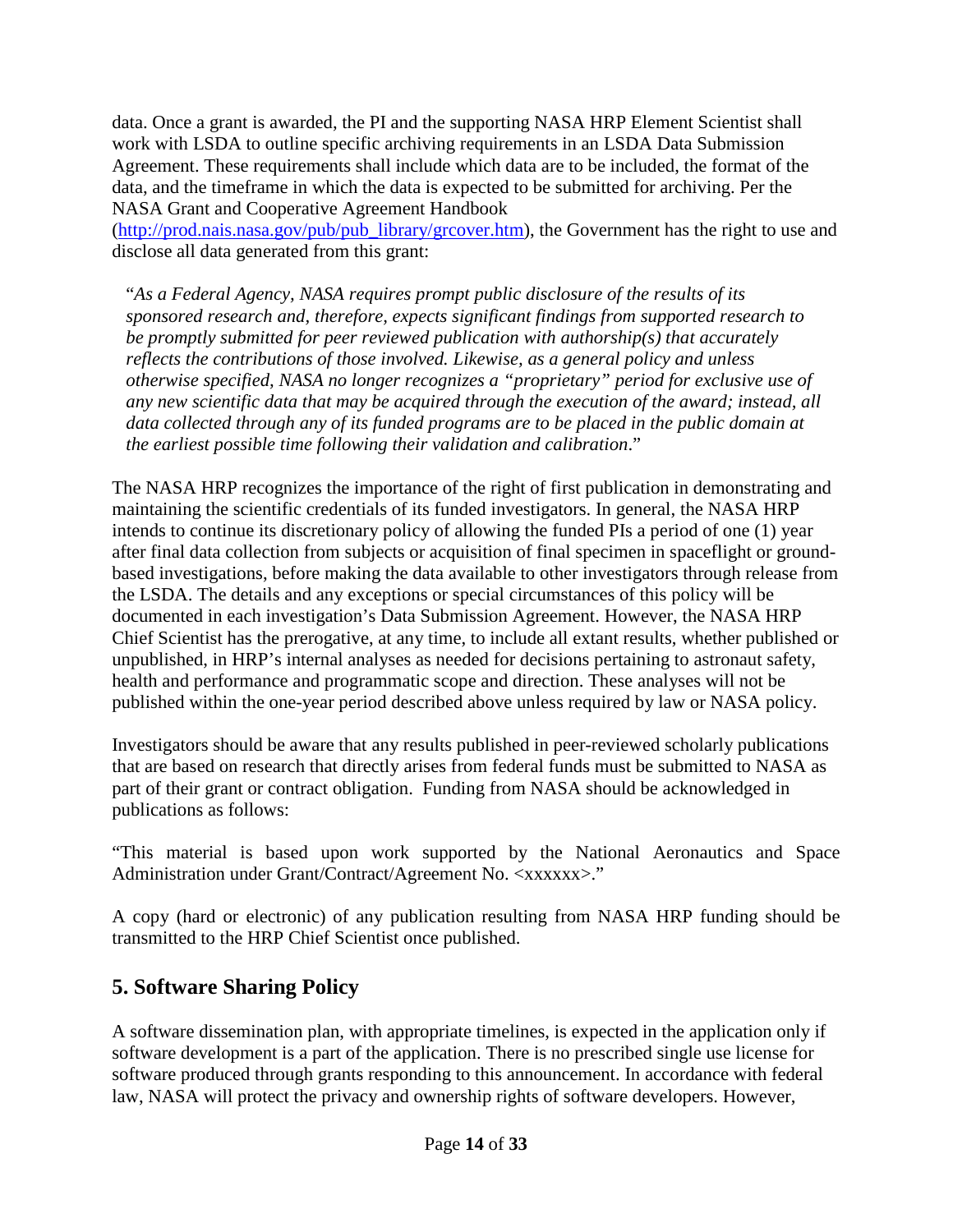NASA HRP does have goals for software dissemination, and reviewers will be instructed to evaluate the dissemination plan relative to these goals:

- 1. The software should be freely available to biomedical researchers and educators in the nonprofit sector, such as institutions of education, research institutions, and government laboratories.
- 2. The terms of software availability should permit the dissemination and commercialization of enhanced or customized versions of the software, or incorporation of the software or pieces of it into other software packages.
- 3. To preserve utility to the community, the software should be transferable such that another individual or team can continue development in the event that the original investigators are unwilling or unable to do so.
- 4. The terms of software availability should include the ability of researchers to modify the source code and to share modifications with other colleagues. An applicant should take responsibility for creating the original and subsequent "official" versions of a piece of software.
- 5. To further enhance the potential impact of their software, applicants are expected to propose a plan to manage and disseminate the improvements or customizations of their tools and resources by others. This proposal may include a plan to incorporate the enhancements into the "official" core software, may involve the creation of an infrastructure for plug-ins, or may describe some other solution.

The plan for software sharing will be evaluated during peer review together with any other resource sharing plans.

The adequacy of the software sharing plans will be considered by NASA when making recommendations about funding applications as appropriate. In making such considerations, prior to funding, NASA may negotiate modifications of software sharing plans with the PI. Any software dissemination plans represent a commitment by the institution (and its subcontractors as applicable) to support and abide by the plan.

## <span id="page-14-0"></span>**6. Other Considerations**

### **Required Travel**

The proposal must include travel costs for the following: Annual NASA Human Research Program Investigators' Workshop. All NASA and NSBRI PIs are required to attend this workshop usually scheduled for February of each year in the vicinity of Houston, Texas.

### **Optional Travel**

- Visits to NASA JSC.
- Presentation at a professional society meeting (highly desirable).

## <span id="page-14-1"></span>**E. Proposal Information**

## <span id="page-14-2"></span>**1. Types of Proposals: Ground-Based, Analog Definition, Flight Definition**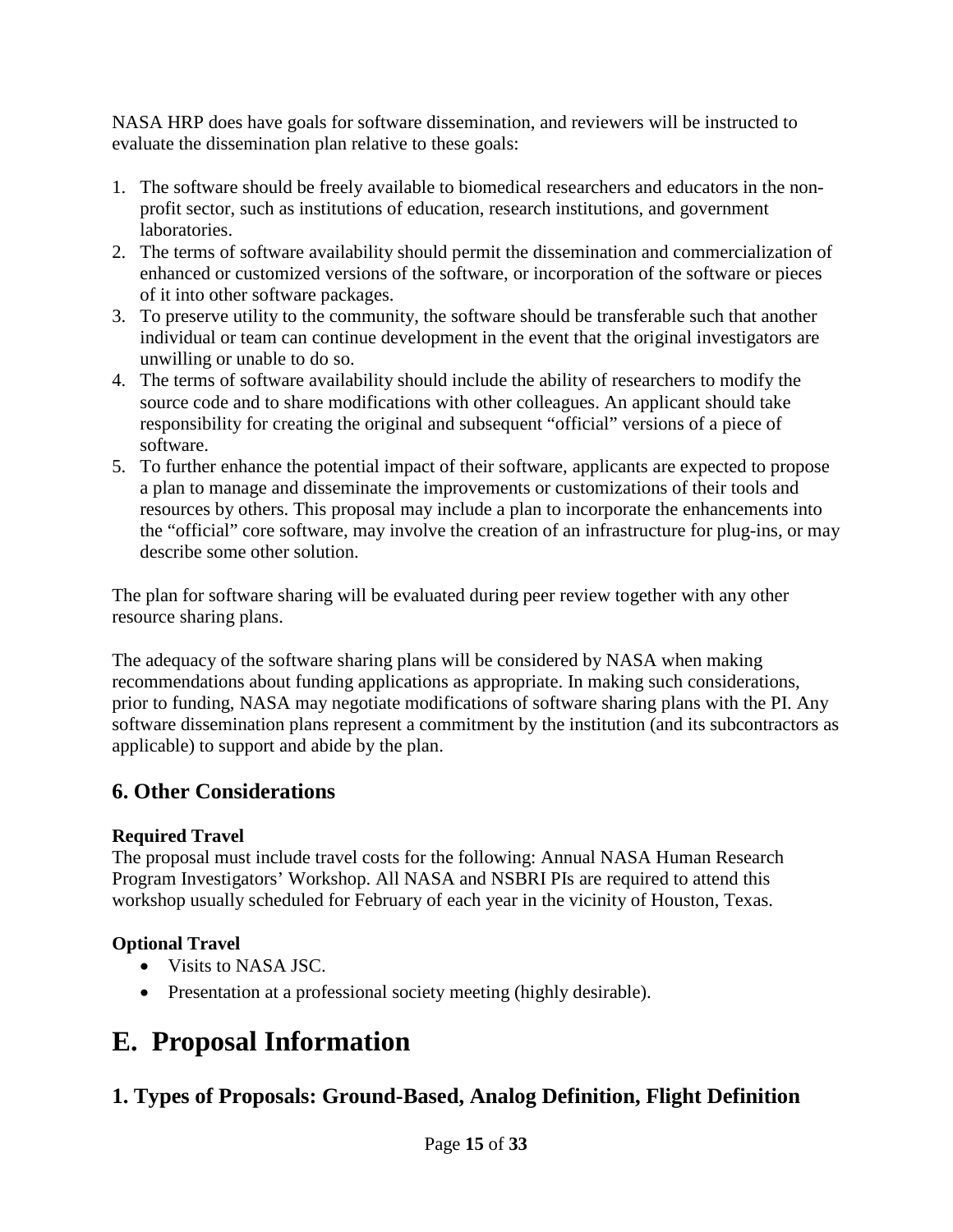Proposals selected for support through this NRA will be designated as either: 1) ground-based, 2) analog definition, or 3) flight definition. Commitment by NASA to proceed from analog definition or flight definition to the execution phase will be made only after additional engineering and feasibility assessments have been performed.

**Proposals that use appropriate non-human experimental models will be considered if the proposer can demonstrate that the approach will accelerate the achievement of one or more of the three program goals enumerated in section [B.3](#page-5-0) of the HERO Overview, or enable the achievement of one of the goals entirely without the use of human subjects.**

**Proposers who wish to use a facility that is not under their direct control must submit with their proposal application a letter from the respective facility manager or organization manager that states the following:**

**1. The PI has permission to use the particular facility.**

**2. The PI will pay the respective organization for the use of the facility. The cost of the facility should be included in the letter as well as in the proposal budget.**

### <span id="page-15-0"></span>**a. Ground-Based**

Investigations that do not propose to use analog facilities or to conduct flight studies are referred to as ground-based proposals in this solicitation. Investigators offered support for a ground-based study addressing topics in Section II or Section III of this solicitation will normally be expected to provide results useful to NASA after no more than three years for NASA and NSBRI awards. If additional research is necessary to obtain results, the investigator will be required to submit a new proposal for competitive renewal after no more than three years of support from a NASA or NSBRI award. Such follow-on proposals may be ground-based (with or without use of analog facilities) or flight-based.

## <span id="page-15-1"></span>**b. Analog Definition**

Proposals that propose to use analog facilities, but not flight resources, are referred to as analog definition proposals in this solicitation. Analog definition investigations must represent mature studies strongly anchored in previous ground-based research or previous analog research and must be thoroughly justified.

Additional information for analog definition proposals will be collected through an Analog Study Resource Worksheet as part of the proposal upload. This worksheet is required for a complete Step-2 proposal. It is very important that this information be clear and accurate as it will be used to determine the feasibility of implementing the experiment. Examples of such information for a bed rest study are: preferred duration and bed rest orientation (six-degree head-down tilt, horizontal, etc.) number of subjects required for appropriate power analyses, age of subjects, gender composition of sample, physical characteristics of subjects.

Selected proposals will enter a definition period usually lasting between three to 12 months,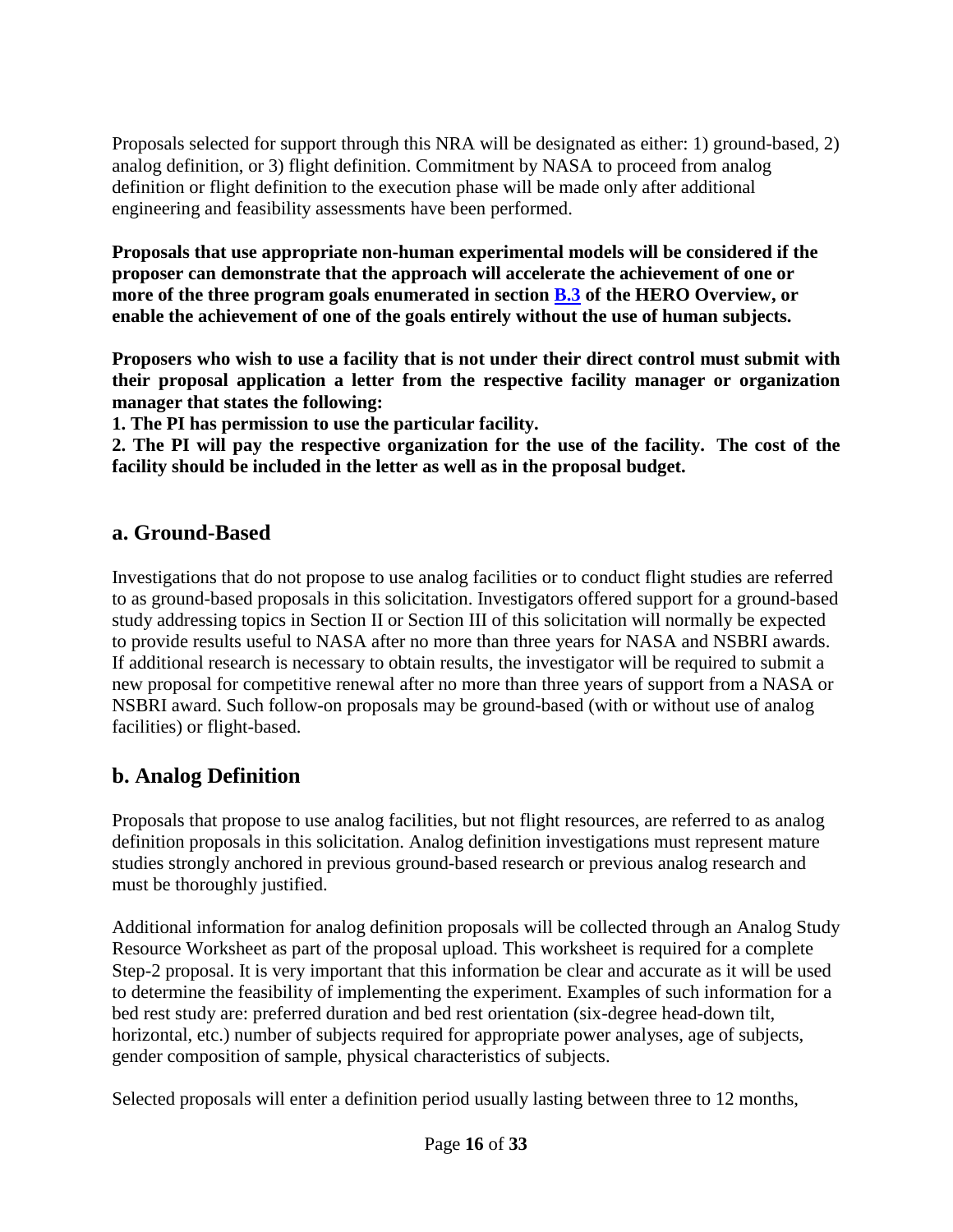depending on the complexity of the experiment. During this definition period the detailed experiment requirements of the proposal and implementation approaches and options are prepared in cooperation with an assigned representative from the HRP. In addition, where appropriate, NASA and the NSBRI reserve the right to form teams of investigators whose experiments have compatible requirements for human subjects, specimens, operations, data, and treatment and sharing of biological samples. A selected investigator who becomes a member of a research team will be required to work with other team members to develop an integrated set of objectives that can be met within fiscal and analog resource constraints. Development of this integrated approach may result in modification, transfer, or deletion of some objectives put forth in an individual proposal. Specifics associated with the definition period will be addressed with the investigator at the time of selection.

Selection for definition neither assures an analog study, nor continued funding beyond the definition period. Investigations selected for analog experiment definition must successfully complete subsequent development steps to be considered for an analog assignment. NASA and NSBRI do not guarantee that any investigation selected for definition will advance to analog experiment status. Commitment by NASA and the NSBRI to proceed from analog definition to the execution phase of an analog experiment will be made only after several additional engineering and scientific reviews and project milestones have established the feasibility and continued relevance of the proposed experiment.

Analog experiments will also be reviewed periodically for continued relevance, availability of analog opportunities and implementation feasibility. These reviews may result in a decision by the Selection Official to discontinue an analog experiment before its implementation or completion.

## <span id="page-16-0"></span>**c. Flight Definition**

Any proposal, either NASA or the NSBRI, which proposes to use NASA flight resources, is referred to as flight definition proposals in this solicitation. Flight definition investigations must represent mature studies strongly anchored in previous ground-based research or previous flight research and must be thoroughly justified. Two types of flight experiments are germane for this solicitation:

- 1. Research performed on long duration human subjects prior to and on return from space; and
- 2. On-orbit experiments that can be implemented on the ISS.

Additional information for flight definition proposals will be collected through a Flight Experiment Resource Worksheet as part of the proposal upload. This worksheet is required for a complete Step-2 proposal. The information requested includes number of subjects, pre/in/postflight testing and crew time requirements, flight hardware requirements, cold stowage requirements, etc. It is very important that this information be clear and accurate, as it will be used to determine the feasibility of implementing the experiment.

Selected proposals will enter a definition period usually requiring six to twelve months. During this definition period the detailed experiment requirements of the proposal and implementation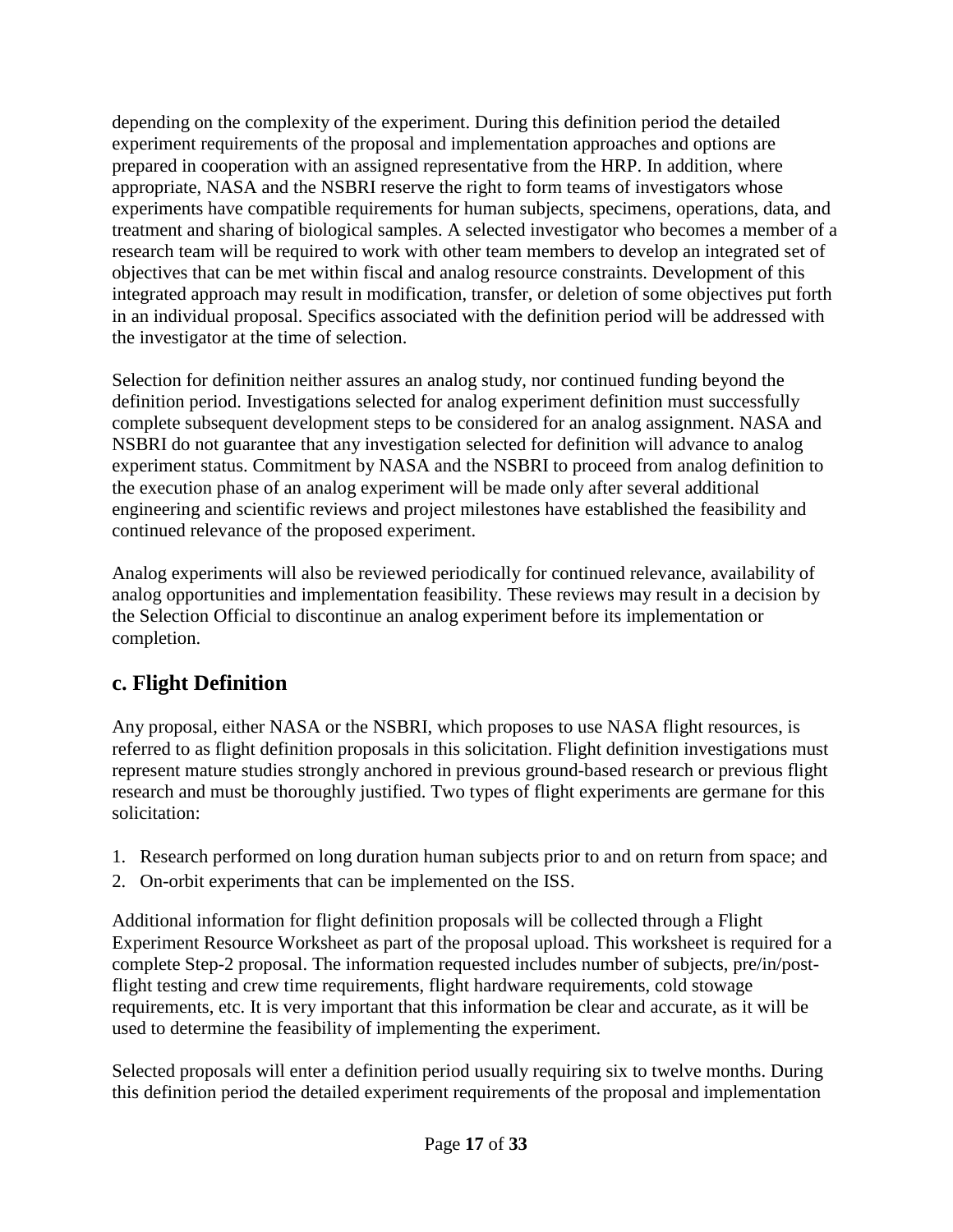approaches and options are prepared in cooperation with an assigned representative from the HRP. In addition, where appropriate, NASA reserves the right to form teams of investigators whose experiments have compatible requirements for human subjects, specimens, operations, data, and treatment and sharing of biological samples. A selected investigator who becomes a member of a research team will be required to work with other team members to develop an integrated set of objectives that can be met within fiscal and flight resource constraints. Development of this integrated approach may result in modification, transfer, or deletion of some objectives put forth in an individual proposal. Specifics associated with the definition period will be addressed with the investigator at the time of selection.

Selection for definition neither assures a flight opportunity, nor continued funding beyond the definition period. Investigations selected for flight experiment definition must successfully complete subsequent development steps to be considered for a flight assignment. NASA and the NSBRI do not guarantee that any investigation selected for definition will advance to flight experiment status. Commitment by NASA to proceed from flight definition to the execution phase of a flight experiment will be made only after several additional engineering and scientific reviews, and project milestones have established the feasibility of the proposed experiment.

Once an experiment is selected for flight implementation, it will be also reviewed periodically for availability of flight opportunities and implementation feasibility. These reviews may result in a decision by the Selection Official to discontinue a flight experiment before its implementation or completion.

Proposals must be compatible with the operational constraints and capabilities of the spaceflight environment, as well as the Soyuz landings. There are certain human life sciences experimental requirements that, while not impossible to perform, are difficult to implement. Investigators should consider these limitations when developing their experiment protocols, knowing that technical feasibility is an important part of the overall assessment. The Flight Experiment Resources Worksheet

[\(http://www.nasa.gov/exploration/humanresearch/research\\_info/overview/SMO\\_NRA\\_info\\_deta](http://www.nasa.gov/exploration/humanresearch/research_info/overview/SMO_NRA_info_detail.html) [il.html\)](http://www.nasa.gov/exploration/humanresearch/research_info/overview/SMO_NRA_info_detail.html) specifically addresses several of these requirements, and investigators should fill this out carefully and thoroughly in order for technical reviewers to better understand the experiment's requirements.

Those requirements that may be difficult to accommodate include:

- 1. Any new flight hardware required. The extent of how difficult this development will be is dependent on how much design and development is required for custom made equipment and how extensive off the shelf equipment will have to be modified.
- 2. Return of hardware for refurbishment or data retrieval. Down mass resources will be protected for critical science samples; data should be planned to be downlinked and hardware will likely be discarded.
- 3. Requirements for cold stowage that exceed the capabilities of the equipment identified on the cold stowage website. Experiment unique refrigerators or freezers will not be developed.
- 4. Studies requiring more than twelve subjects.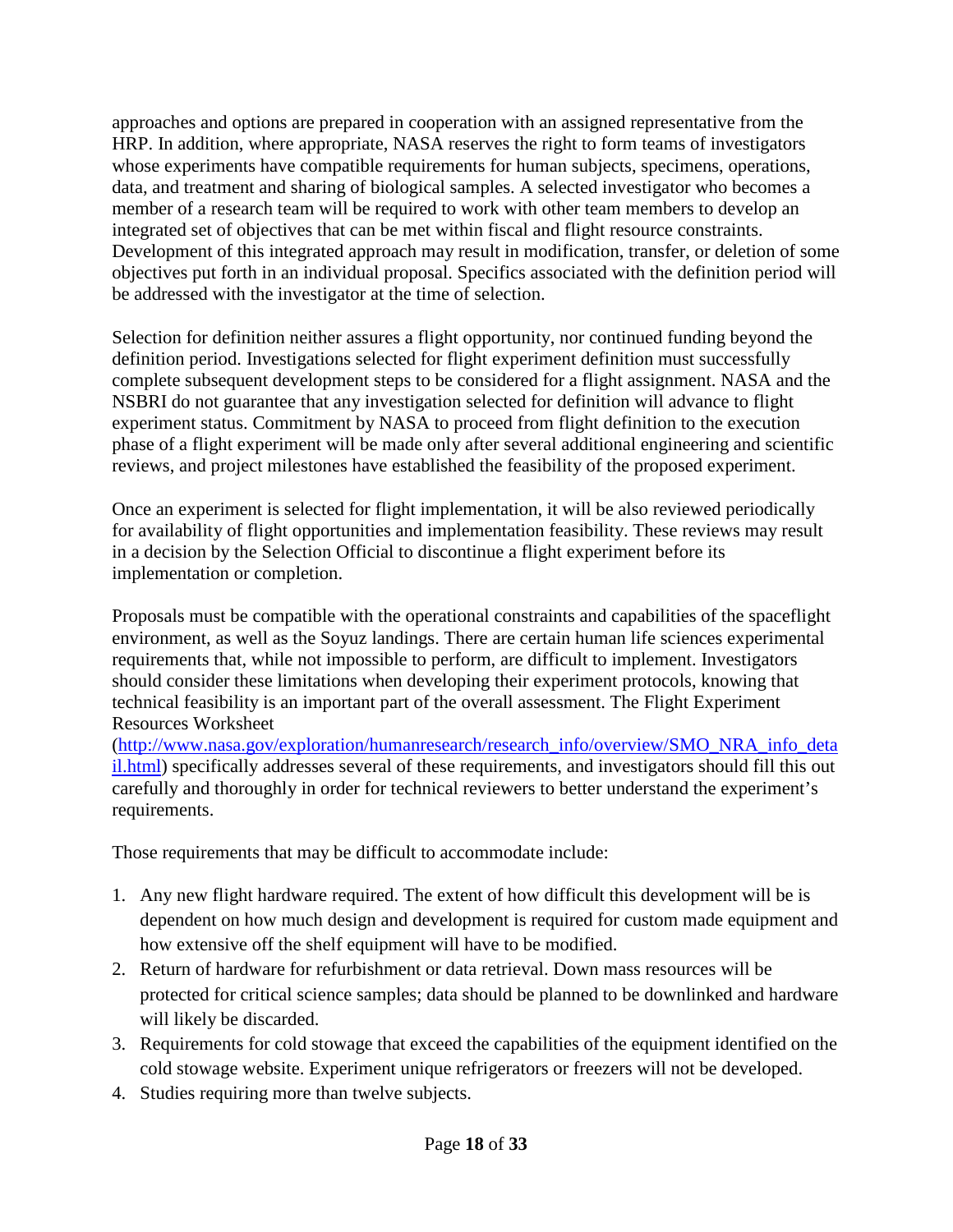- 5. Studies requiring overly invasive or complicated procedures that may hinder crew consent.
- 6. Total pre-flight Baseline Data Collection (BDC) requirements of more than 10 hours per subject.
- 7. Single BDC sessions requiring more than two hours per subject.
- 8. More than two hours of BDC per subject required within three months of launch.
- 9. BDC testing requirements within two months of launch.
- 10. In-flight procedures that require a high degree of proficiency and training prior to crewmember launch (e.g. requires more than three, two-hour sessions for one unique procedure or skill; requires refresher session within 60 days of launch).
- 11. Two or more hours of testing required per subject within the first three days of landing.
- 12. More than three hours of total testing per subject in the first week post-flight.
- 13. Strenuous or provocative sessions on R+0 or R+1. Any activity that could be considered strenuous or provocative for a healthy normal subject may not be feasible for crewmembers in this time frame.
- 14. Complicated in-flight sessions before the second week in-flight (e.g. requires set-up of multiple pieces of equipment, followed by testing session of more than an hour; sessions that require privatized voice or video).
- 15. More than five complicated in-flight sessions involving multiple pieces of equipment. (e.g., requires set-up of multiple pieces of equipment, followed by testing of more than two to three hours, requires extensive privatized resources).
- 16. A single session with one crewmember requiring four hours in one day.
- 17. Crew activity that must be performed daily or more than once a week.
- 18. Very precise or inflexible timing requirements for sessions (e.g., +/- window for testing of less than one week, multiple timed blood draws, sessions that are linked to other crew activities like eating, Extravehicular Activity (EVA), etc.). Note that occasional fasting data collections upon crew wake up are not difficult to implement.
- 19. Extended, continuous activities over multiple days that could interfere with other operations.

The HRP Flight Experiment Information Package

[\(http://www.nasa.gov/exploration/humanresearch/research\\_info/overview/SMO\\_NRA\\_info\\_deta](http://www.nasa.gov/exploration/humanresearch/research_info/overview/SMO_NRA_info_detail.html) [il.html\)](http://www.nasa.gov/exploration/humanresearch/research_info/overview/SMO_NRA_info_detail.html) provides detailed information on these constraints as well as a description of the unique aspects of the evaluation and selection process for flight experiments. Proposals that require spaceflight equipment, facilities, or other resources not identified in this NRA or in the accompanying HRP Flight Experiment Information Package will have a lower priority for selection.

## <span id="page-18-0"></span>**2. Types of Research Products**

The three types of objectives listed in section **B**.3 of this document give rise to three types of research products. If applicable for the specific research topic, proposers will identify, through answers to questions prompted by NSPIRES, which of the three types of research products best characterizes the proposed research: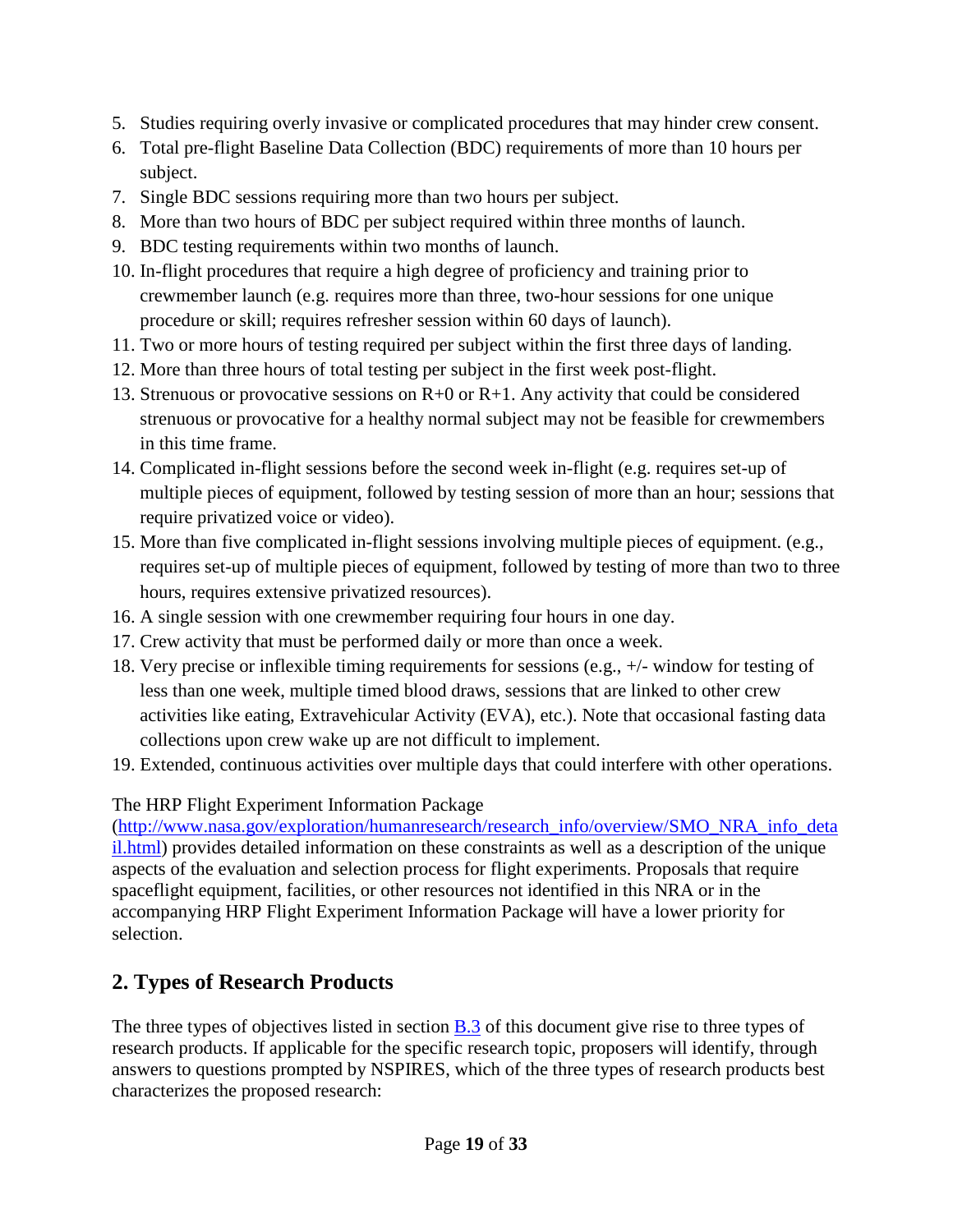- 1. For the quantification of a crew health and performance risk objective, the research product should define the likelihood or the consequence of a risk more completely. Such proposals must specify how much the uncertainty in the likelihood or the consequence of the risk is anticipated to be reduced by the proposed research.
- 2. For the countermeasure development objective, the research product should be a countermeasure to mitigate a risk, or reduce the impact of a risk factor, or reduce the resources required to mitigate a risk. Such proposals must specify the Countermeasure Readiness Level (CRL) at the beginning of the proposed work and the anticipated CRL at the conclusion of the proposed work.
- 3. For technology development objective, the research product should be a technology to mitigate a risk, reduce the impact of a risk factor, or better define a risk or risk factor. Such proposals must specify the Technology Readiness Levels (TRL) at the beginning of the proposed work and the anticipated TRL at the completion of the proposed work.

### <span id="page-19-0"></span>**a. Countermeasure Readiness Level**

A countermeasure is any means or procedural strategy that prevents or reduces the negative effects on crew health or performance or facilitates recovery upon return to Earth. The astronaut corps is diverse, comprised of men and women 30-60 years of age and of various ethnic backgrounds. Countermeasures should be robust enough to be efficacious across this population, but also be flexible enough to be tailored for individual specificity.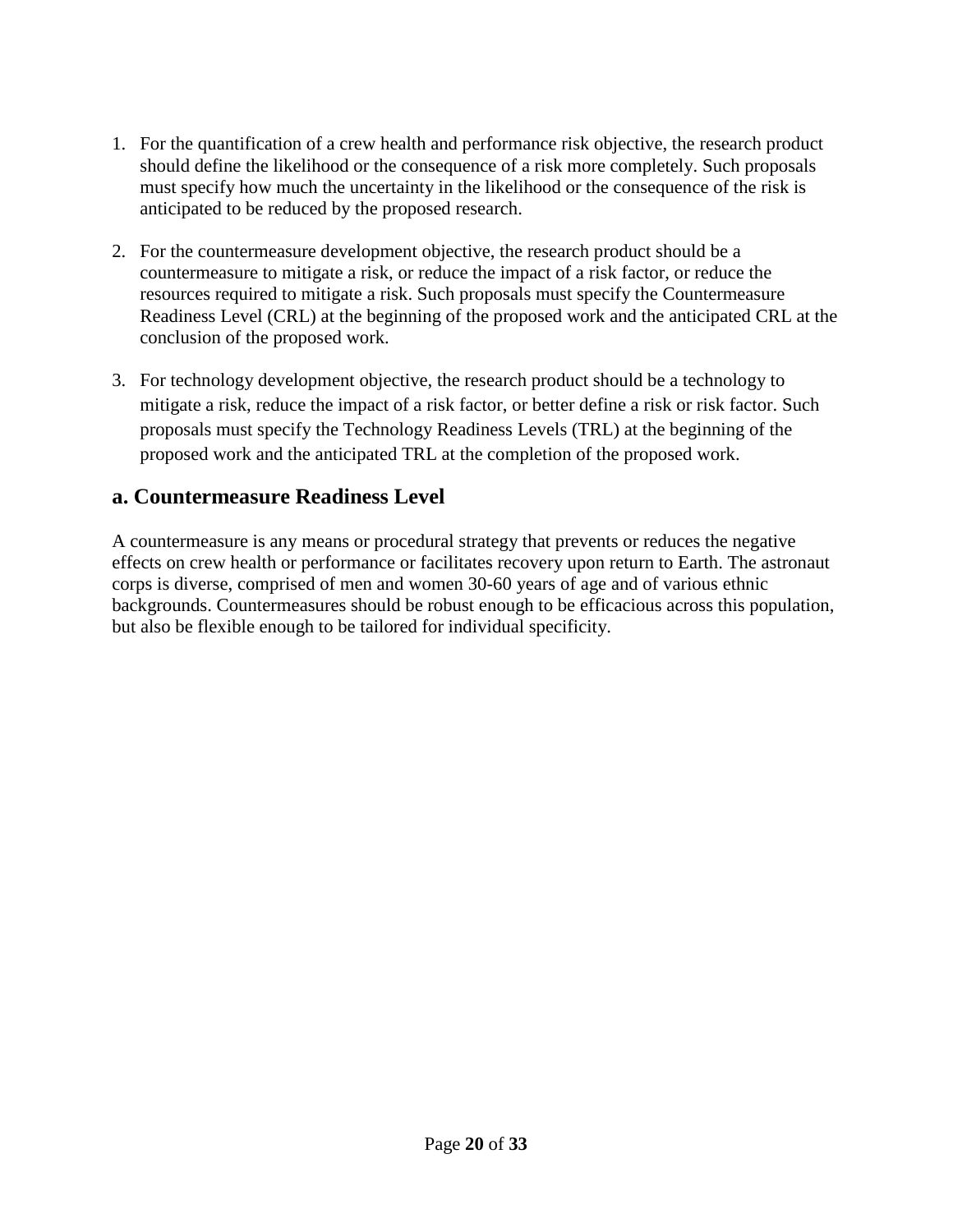

**Figure 1. Countermeasure Readiness Levels**

NASA has developed a scale to allow it to define, assess, and quantify the level of "countermeasure readiness." The use of this scale allows Program Managers to determine and describe how each funded research project fits into the countermeasure development "pipeline" and to monitor progress in countermeasure development. Each investigator must examine and understand the CRL scale and specify in the proposal the CRL that will result from the funding and conduct of their proposed research. Figure 1 illustrates the CRL scale, which describes the level of scientific maturity of research ranging from the fundamental studies that suggest potential countermeasures to studies that allow the systematic evaluation and validation of countermeasures prior to operational implementation.

## <span id="page-20-0"></span>**b. Technology Readiness Level**

Within NASA strategy, nine TRLs have been defined, ranging from the basic physical principles to a "flight-proven" system. The figure below provides these definitions. Typically, the goal is to take technology to TRL 6 after which it can be picked up and used in an exploration mission. Each investigator must examine and understand the TRL scale and specify in the proposal the TRL that will result from the funding and conduct of their proposed research. Figure 2 illustrates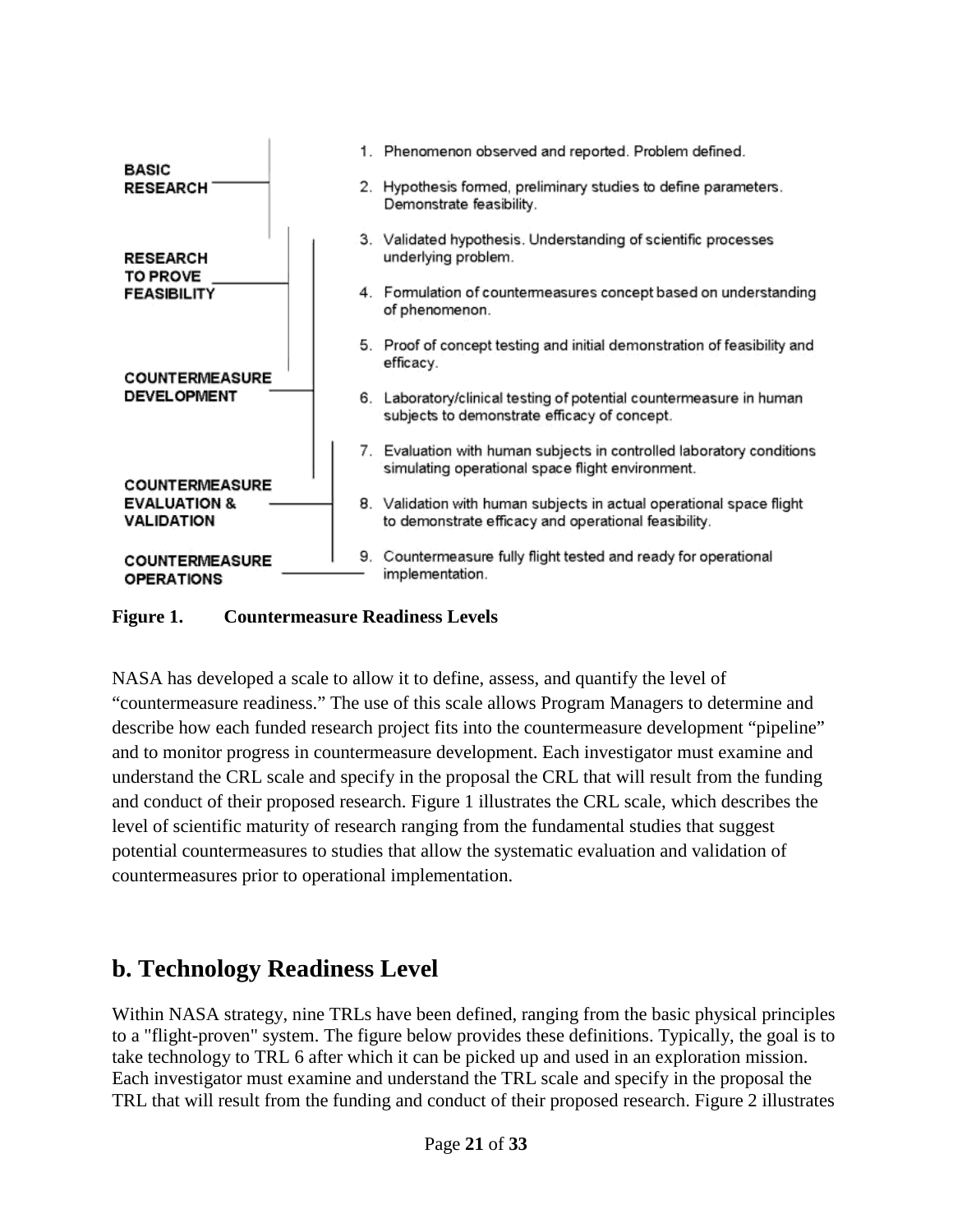the TRL scale.



# <span id="page-21-0"></span>**F. Proposal Review Information**

**Figure 2. Technology Readiness Levels**

## <span id="page-21-1"></span>**1. Evaluation Criteria**

Evaluation by the panel review will be used to assess each proposal's intrinsic scientific and technical merit, its relevance to NASA's stated objectives, statistical plan, and its cost realism. See Appendix C.2 of the *NASA Guidebook for Proposers* for further discussion of these criteria and their relative weights. The evaluation criteria include factors evaluated by peer reviewers, as well as programmatic factors evaluated by NASA program personnel. Note the following specific points:

- The solicited research response areas may give specific factors, based on the solicited research objectives, which will be considered when evaluating a proposal's science and/or technical merits and/or its relevance to program objectives.
- Relevance will be judged in part by the proposal's focus on specific strategic and science objectives for that HERO solicited research response area, as given in the call. This focus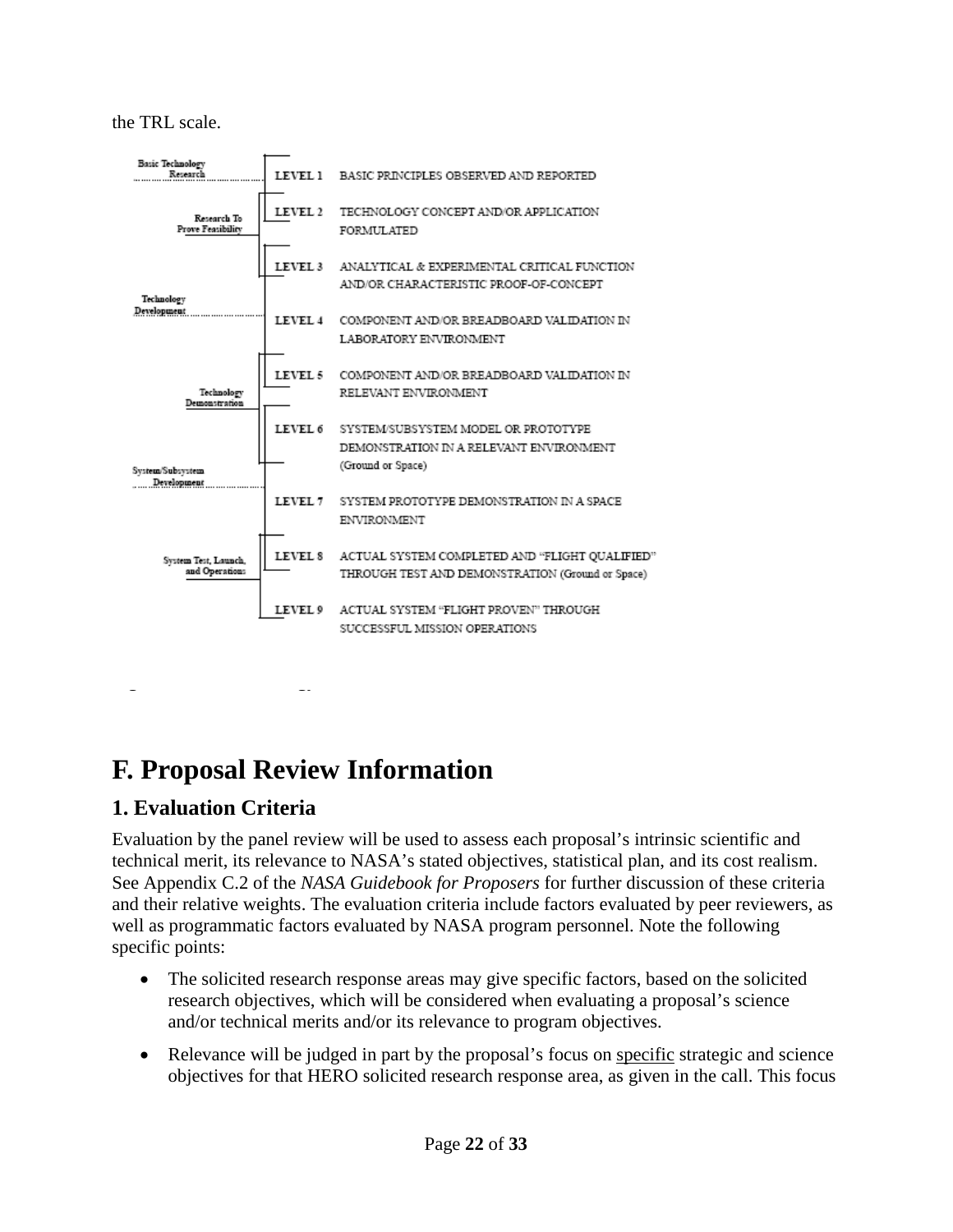on relevance to the call, rather than NASA's broader goals, supersedes any instructions in the *Guidebook for Proposers.*

- Cost data for U.S. proposals will be evaluated both by peer review (for cost realism and cost reasonableness) and by NASA program personnel (for total cost and comparison to available funds). Proposers must follow the budget requirements in Section 2.3.10 of the *NASA Guidebook for Proposer*. In evaluating the cost reasonableness of the proposals, reviewers will assess whether the proposed level of effort (i.e., labor Full Time Equivalents (FTE)) and the proposed other direct costs (i.e., supplies, equipment, travel) are commensurate with those required to accomplish the goals of the investigation.
- Neither the existence of proposed voluntary cost sharing nor the lack thereof, or the magnitude of such cost sharing will be used as evaluation criteria or as a precondition for award. If voluntary cost sharing is proposed, the proposer should describe, in detail, any proposed cost sharing arrangements.

### <span id="page-22-0"></span>**2. Review and Selection Processes**

Review of proposals submitted to this NRA will be consistent with the general policies and provisions given in Sections C.1 through C.4 of Appendix C of the *NASA Guidebook for Proposers*, and selection procedures will be consistent with the provisions of Section C.5 of that document. For some solicited research response areas, the desire to achieve a balance of efforts across the solicited program objectives may play a role in the selections, taking into account not only the new proposals of merit that are suitable for selection, but also those that seek an extension of activities initiated through previous but now concluded selections, i.e., "successor" proposals.

Unless otherwise specified, the HRP Manager (or his/her delegate) is the Selection Official for NASA Appendices. Unless otherwise specified, the NSBRI Director (or his/her delegate) is the Selection Official for NSBRI Appendices.

### <span id="page-22-1"></span>**3. Selection Announcement and Award Dates**

NASA's goal is to announce selections within 150 days of the final proposal due date. In order to announce selection decisions as soon as is practical, even in the presence of budget uncertainties, the Selection Official may decide to defer selection decisions on some proposals while making selection decisions on others. If a Selection Official uses this option, then proposals will be selected, not selected, or not selected at this time. Proposals that are not selected at this time will be considered for a supplemental selection when circumstances allow. All proposers whose proposals are not selected at this time will eventually be notified whether their proposal is selected through a supplemental selection or is no longer being considered for a supplemental selection. Proposers will be notified via NSPIRES and offered a debriefing consistent with the policy in Section C.6 of the *NASA Guidebook for Proposers*.

## <span id="page-22-2"></span>**4. Ombudsman**

A NASA ombudsman has been appointed to hear and facilitate the resolution of concerns from proposers during the pre-award and post-award phases of this solicitation. When requested, the ombudsman will maintain strict confidentiality as to the source of the concern. The existence of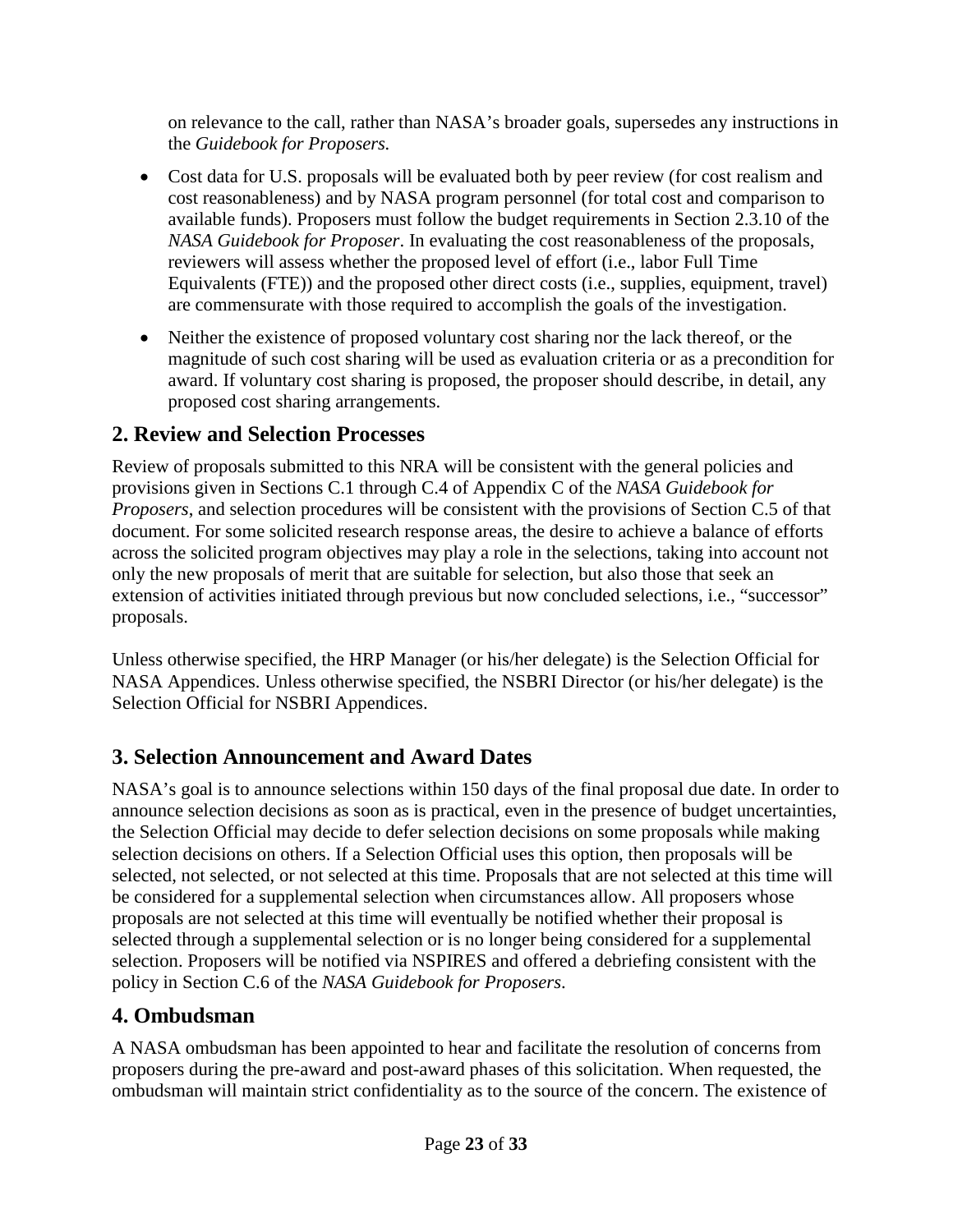the ombudsman is not to diminish the authority of the selecting official. Further, the ombudsman does not participate in the evaluation of the proposals, source selection process, or the adjudication of formal disputes. Therefore, before consulting with an ombudsman, interested parties must first address their concerns, issues, disagreements, and/or recommendations to the contracting officer for resolution.

If resolution cannot be made by the contracting officer, interested parties may contact the installation ombudsman, Perri Fox, 2101 NASA Parkway, Houston, TX, 77058, 281-483-3157, E-mail [perri.e.fox@nasa.gov.](mailto:perri.e.fox@nasa.gov) Concerns, issues, disagreements, and recommendations which cannot be resolved a the installation level may be referred to the NASA ombudsman, Ron Poussard, Director of the Contract Management Division, at 202-358-0445, fax 202-358-3083, E-mail [agency-procurementombudsman@nasa.gov.](mailto:agency-procurementombudsman@nasa.gov) Please do not contact the ombudsman to request copies of the solicitation, verify due date, or clarify technical requirements. Such inquiries shall be directed to the contacting officer as specified in Section H of this document.

# <span id="page-23-0"></span>**G. Research Resources**

## <span id="page-23-1"></span>**1. Current Research Portfolios for NASA and NSBRI**

Investigators are encouraged to review summaries of currently funded NASA and NSBRI research by accessing the NASA Task Book

at [http://taskbook.nasaprs.com/peer\\_review/index.cfm](http://taskbook.nasaprs.com/peer_review/index.cfm) and the NSBRI website at [http://www.nsbri.org/SCIENCE-and-TECHNOLOGY/.](http://www.nsbri.org/SCIENCE-and-TECHNOLOGY/) In order to achieve programmatic balance, specific topics that are currently well represented in the scope of NASA or the NSBRI research may be de-emphasized.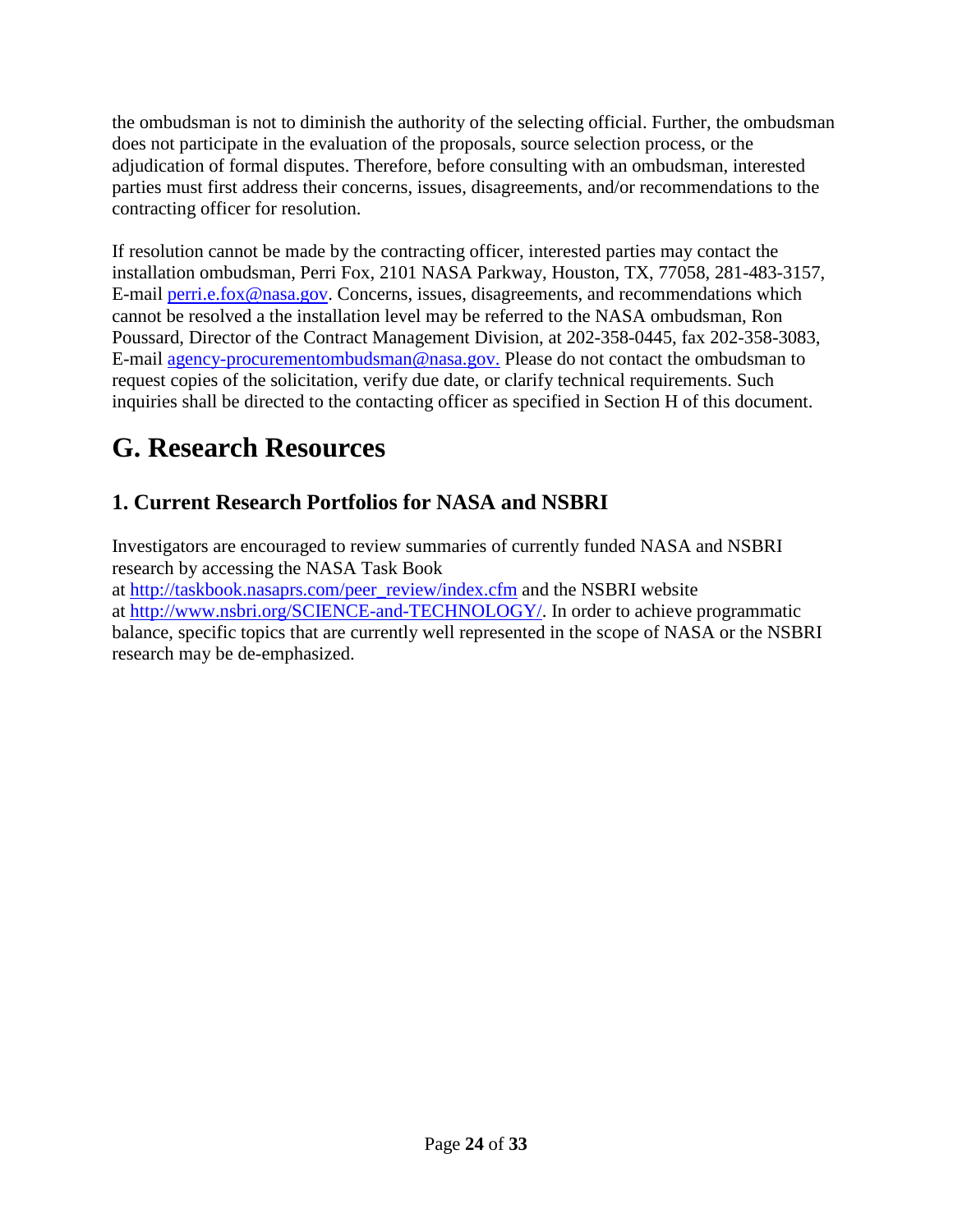### <span id="page-24-0"></span>**2. Biomedical Data Archives**

### **2. Biomedical Data Archives**

Access to NASA's human and animal life sciences data can assist the research community in providing a better understanding of the appropriate strategies required to mitigate spaceflightrelated health risks. These archives include data collected on the astronaut corps as part of medical evaluations and research studies. Researchers who are awarded a grant may submit more detailed data requests, including requests for ISSMP, Shuttle, or other retrospective astronaut data. These requests are evaluated on a case-by-case basis and data is preferentially provided in grouped or de-identified format. Please note that identifiable (attributable) human medical and research data are only available with approval by the JSC data privacy board, a current IRB protocol and the consent of the astronaut. HRMRB review and approval is required for international partner astronauts.

#### **Research Data: Life Sciences Data Archive**

The Life Sciences Data Archive (LSDA) [\(http://lsda.jsc.nasa.gov/lsda\\_home.aspx\)](http://lsda.jsc.nasa.gov/lsda_home.aspx) is a publicly accessible archive of data from NASA-funded spaceflight, flight analog and ground-based life sciences research experiments. This searchable database includes human (astronaut and ground test subject), animal and plant studies conducted from 1958 to the present. It contains over 1,500 experiment descriptions, and non-attributable data for many investigations that can be downloaded directly from the website.

Additional information on and inquiries about the LSDA data can be made online at:<http://lsda.jsc.nasa.gov/common/dataRequestFAQ.aspx> or by email at [jsc-lsda@mail.nasa.gov](mailto:jsc-lsda@mail.nasa.gov) 

#### **Medical Data: The Lifetime Surveillance of Astronaut Health Project**

The Lifetime Surveillance of Astronaut Health (LSAH)[\(http://lsda.jsc.nasa.gov/lsah\\_home1.aspx\)](http://lsda.jsc.nasa.gov/lsah_home1.aspx) is a proactive occupational surveillance program for the astronaut corps to screen and monitor astronauts for occupational related injury or disease. The LSAH program examines the incidence of acute and chronic morbidity and mortality of astronauts, and defines the risks of morbidity and mortality associated with the occupational exposures encountered by astronauts. Data associated with the LSAH project includes clinical, mission, and occupational health information recorded throughout each astronaut's career as a NASA astronaut or payload specialist and LSAH physical examinations after retirement from the astronaut corps.

Limitations of the Data: The primary goal for collecting these data is for clinical purposes, rather than for a research study. The data content is driven by crew surgeon need for care of a patient. Therefore the data may contain numerous gaps compared to a research data set. For example, the data may list outcome (e.g. "normal") rather than a specific value, the data may not always be collected for each crew member, or at an expected time point, or the data may be taken under different circumstances (e.g. an astronaut returning on a Soyuz may have different types of tests or test dates than an astronaut returning on a Shuttle). Several types of clinical data (e.g. ultrasonography, vision testing, MRI, etc.) require special qualifications to interpret, and thus research teams should include personnel with the requisite expertise before data may be released. Information about the medical requirements (MR) for both short-duration and long-duration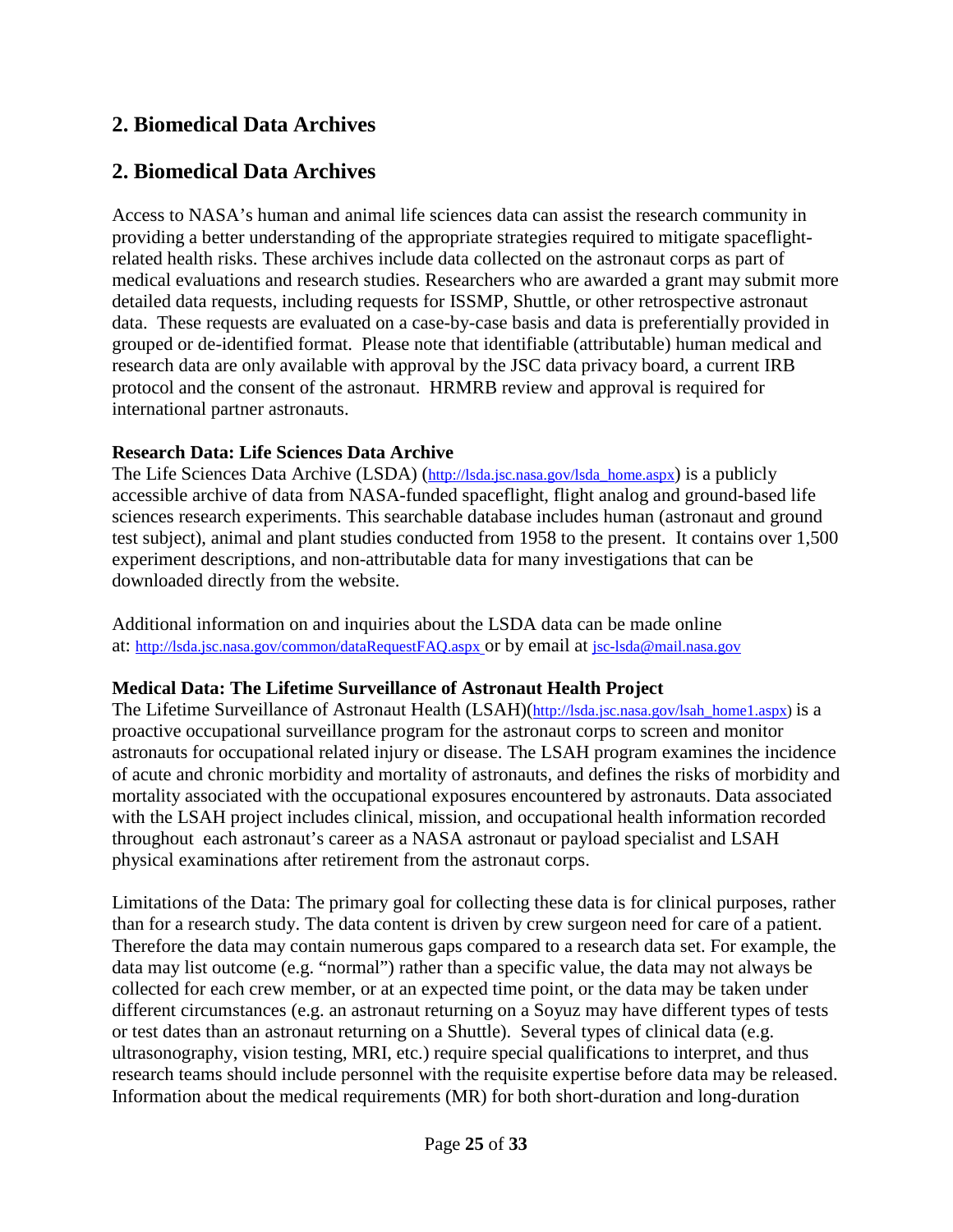human spaceflight is available online at<http://lsda.jsc.nasa.gov/docs/MRID/MRIDhome.aspx>

Additional information on and inquiries about the LSAH data can be made online at:<http://lsda.jsc.nasa.gov/common/dataRequestFAQ.aspx> or by email at [jsc-lsah@mail.nasa.gov](mailto:jsc-lsah@mail.nasa.gov)

### <span id="page-25-0"></span>**3. Bio-specimen Sharing Program**

Animal bio-specimen sharing provides the scientific community with access to NASA's inventory of biological materials from organisms that have flown in space or from related ground control studies. Make inquiries about questions or visit the Frequently Asked Questions about Bio-specimens at<http://lsda.jsc.nasa.gov/common/dataRequestFAQ.aspx> Search: For specific information regarding which samples are still available, characteristics of each mission from which the samples were obtained, experimental conditions used to obtain and preserve the samples, and protocols (e.g. diet, light/dark cycle, housing, fixation/storage, etc.) visit the LSDA website at [http://lsda.jsc.nasa.gov](http://lsda.jsc.nasa.gov/) 

### <span id="page-25-1"></span>**4. Spaceflight Microbial Isolates**

NASA scientists have continuously performed routine environmental monitoring of the air, surfaces and water systems of the International Space Station. Surface sample collection began in 2000 (Expedition 1), air sample collection began in 2001 (Expedition 2) and water monitoring of the U.S. water potable system has occurred since the instillation of the potable water dispenser in 2009. Samples are collected and enumerated during spaceflight operations. Identification of these isolates occurs on samples returned to the ground-based laboratory. For the purposes of this NRA announcement, the NASA Microbiology Laboratory has several isolates collected and identified during the microbial monitoring efforts available for research evaluation. The organisms have been identified as either being collected from Air and Surface or the Potable Water Dispenser. Several types of microorganisms have been identified multiple times during sampling and are available for evaluation as a time course indicated as early, mid, and late in the life of ISS. Table XX lists the organisms available including the location of collection and the time course availability. It is important to note that microbial identifications were performed during ground processing of samples returned from spaceflight and nominal identification procedures included molecular (16S) methods. Further characterization was not performed.

| <b>Organism</b>                         | <b>Location Isolated</b>             | <b>Time course</b>                         |
|-----------------------------------------|--------------------------------------|--------------------------------------------|
| <b>Staphylococcus aureus</b>            | <b>ISS Air and Surface</b>           | Early ISS, Mid ISS, and Late<br><b>ISS</b> |
| <b>Bacillus</b><br>cereus/thuringiensis | <b>ISS</b> Air and Surface           | Early ISS, Mid ISS, and Late<br><b>ISS</b> |
| <b>Staphylococcus</b><br>epidermidis    | <b>ISS</b> Air and Surface           | Single time point                          |
| <b>Bacillus subtilis</b>                | <b>ISS Air and Surface</b>           | Single time point                          |
| Ralstonia pickettii                     | Potable<br>Water<br><b>Dispenser</b> | Early ISS, Mid ISS, and Late<br><b>ISS</b> |

|  | Table 1: Microorganisms collected during spaceflight operations available for selected research |  |  |  |  |  |  |  |
|--|-------------------------------------------------------------------------------------------------|--|--|--|--|--|--|--|
|--|-------------------------------------------------------------------------------------------------|--|--|--|--|--|--|--|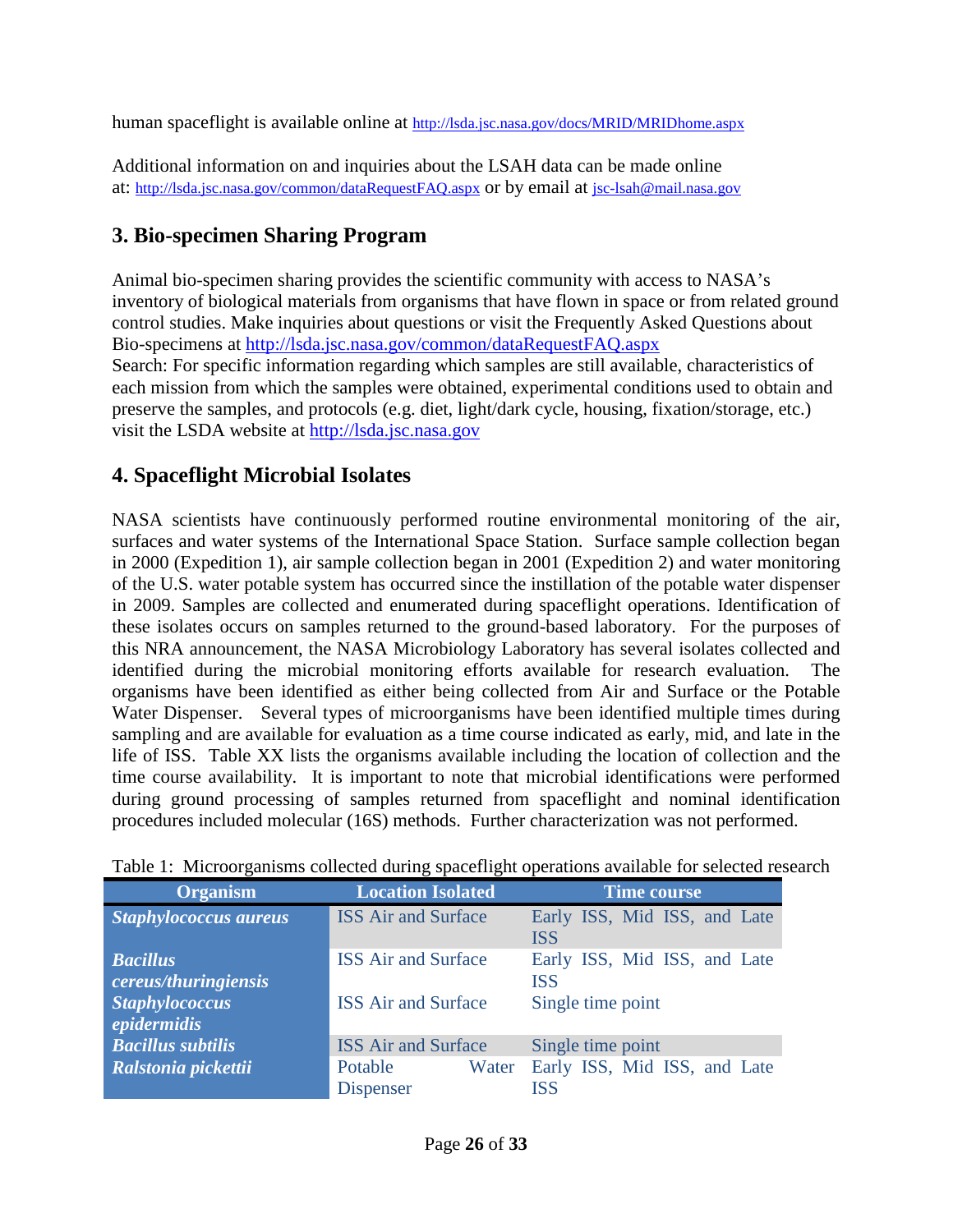| <b>Burkholderia multivorans</b> | Potable<br>Dispenser        | Water Early ISS, Mid ISS, and Late | ISS        |  |  |  |
|---------------------------------|-----------------------------|------------------------------------|------------|--|--|--|
| Cupriavidus metallidurans       | Potable<br><b>Dispenser</b> | Water Early ISS, Mid ISS, and Late | <b>ISS</b> |  |  |  |

### <span id="page-26-0"></span>**4. Flight Capabilities**

The HRP Flight Experiment Information Package

[\(http://www.nasa.gov/exploration/humanresearch/research\\_info/overview/SMO\\_NRA\\_info\\_deta](http://www.nasa.gov/exploration/humanresearch/research_info/overview/SMO_NRA_info_detail.html) [il.html\)](http://www.nasa.gov/exploration/humanresearch/research_info/overview/SMO_NRA_info_detail.html) provides detailed information on flight capabilities and constraints as well as a description of the unique aspects of the evaluation and selection process for flight experiments. A comprehensive list of research facilities on board the ISS may be found at [\(http://www.nasa.gov/mission\\_pages/station/research/facilities\\_category.html\)](http://www.nasa.gov/mission_pages/station/research/facilities_category.html).

Proposals that require spaceflight equipment, facilities, or other resources not identified in this NRA or in the accompanying HRP Flight Experiment Information Package will have a lower priority for selection.

### <span id="page-26-1"></span>**5. Radiation Capabilities**

The NSRL is an irradiation facility capable of supplying particles from protons to gold with primary energies in the range of 50-2500 MeV for protons and 50-1100 MeV/n for HZE particles. NASA plans to operate the NSRL for approximately 900 hours per year; selection of beam species and energies for experimental periods will be made by NASA officials in consultation with scientists proposing experiments for these beams. Activities at the NSRL are a joint effort of BNL's Collider-Accelerator Department, providing accelerated particle beams, and the Biosciences Department, providing experimental area support, animal care, and cell and biology laboratories. The NSRL includes irradiation stations, beam controls, and laboratory facilities required for most radiobiological investigations. Additional information concerning NSRL may be found at [http://www.bnl.gov/medical/nasa/nsrl\\_description.asp](http://www.bnl.gov/medical/nasa/nsrl_description.asp)

### <span id="page-26-2"></span>**6. Analog Capabilities**

**Proposers who require the use of any of the analogs listed below (a-e) should fill out the Analog Study Resource Worksheet**

**(**[http://www.nasa.gov/exploration/humanresearch/research\\_info/overview/SMO\\_NRA\\_info\\_deta](http://www.nasa.gov/exploration/humanresearch/research_info/overview/SMO_NRA_info_detail.html) [il.html](http://www.nasa.gov/exploration/humanresearch/research_info/overview/SMO_NRA_info_detail.html)**) and include the worksheet as part of their proposal upload**.

#### <span id="page-26-3"></span>**a. Human Exploration Research Analog**

The HRP Human Exploration Research Analog (HERA) Experiment Information Package posted alongside this NRA provides information on the capabilities of this exploration research analog. This habitat is located on site at JSC and is housed in building 220.The HERA is a twostory, four-port habitat unit. It is cylindrical with a vertical axis, and connects to a simulated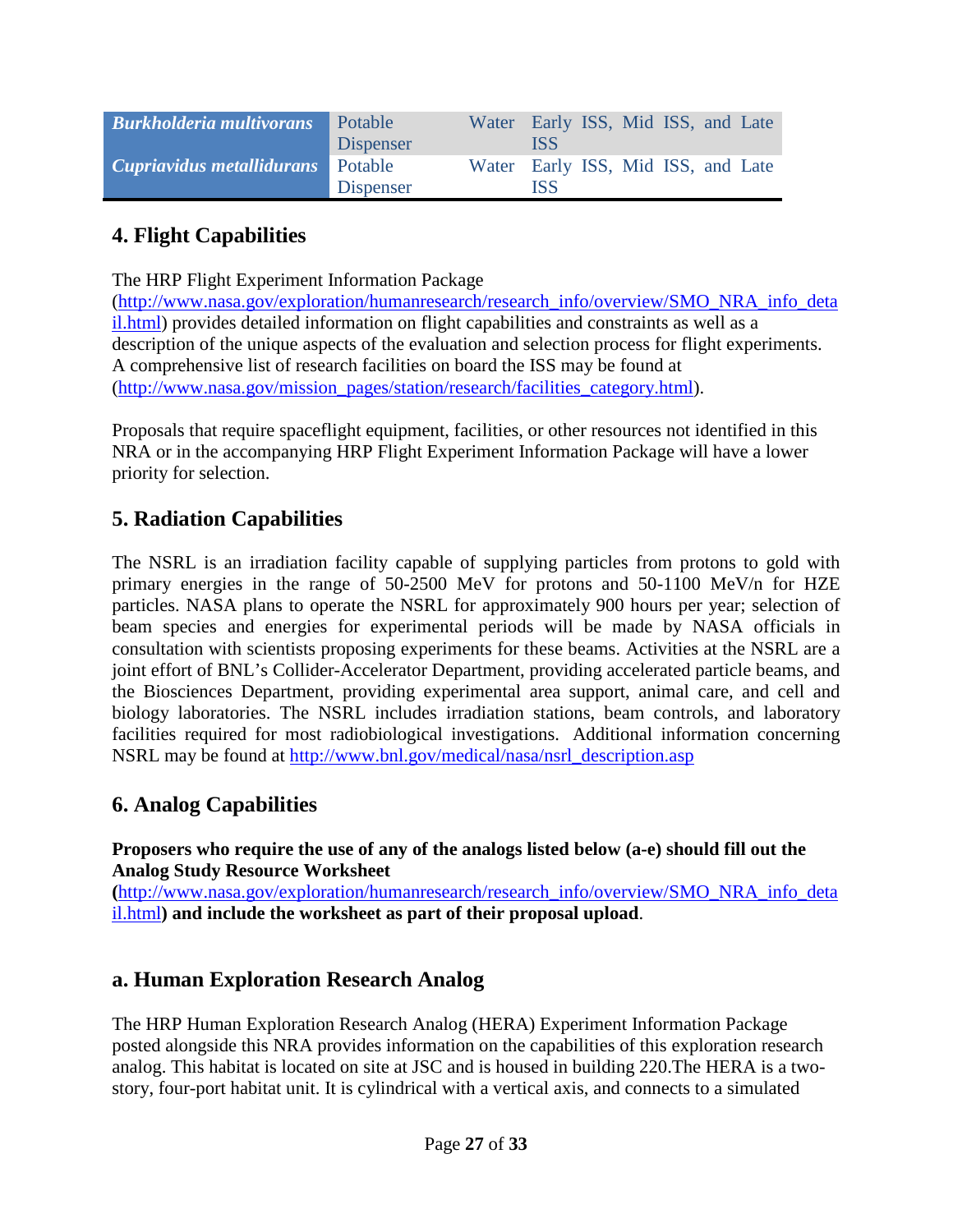airlock and hygiene module. Currently, the HERA represents an analog for simulation of isolation, confinement and remote conditions of mission exploration scenarios. Studies suitable for this analog may include, but are not limited to, behavioral health and performance assessments, communication and autonomy studies, human factors evaluations and exploration medical capabilities assessments and operations. Proposals that require resources beyond those described in the HRP HERA Experiment Information Package (i.e., experiment unique resources) should include adequate budget for those resources.

## <span id="page-27-0"></span>**b. Suborbital Capabilities**

PLEASE NOTE: NASA is presently not considering human-tended payloads to be flown on suborbital reusable launch vehicles (sRLVs) and there will not be any NASA-sponsored participants on sRLV flights. The payloads to be flown on sRLV flights must either be automated or remotely operated. Remote operation capability should be confirmed with the flight operator.

Suborbital spaceflight opportunities are expected to be available during the lifetime of selected proposals from this solicitation which may provide longer—but still brief—exposure to weightlessness and other spaceflight conditions than parabolic aircraft flights. Suborbital flight opportunities are described at [https://flightopportunities.nasa.gov/.](https://flightopportunities.nasa.gov/)

Reusable suborbital research enables a new generation of science by providing frequent access to a new region of space heretofore unexplored with user-friendly g-loads in a pressurized, temperature-controlled environment and payload accommodation from 1 to 100kg, soda-can sized to human sized. Short-duration flights will permit researchers to access payloads both preand post-flight.

A typical suborbital flight will accelerate briefly using rocket propulsion to achieve high vertical velocity. When above the sensible atmosphere, will follow a typical ballistic arc providing reduced gravity for approximately four minutes, then will decelerate on re-entry into the atmosphere. Landing on Earth may use some or all of winged flight, parachutes or rocket propulsion. Proposals employing suborbital flights must make a strong case that the use of that modality is necessary to meet HRP's objectives of reducing the human risks of space exploration.

## <span id="page-27-1"></span>**c. NASA Extreme Environment Mission Operations**

NASA Extreme Environment Mission Operations (NEEMO) missions are conducted at the Aquarius habitat located southeast of Key Largo, Florida owned by National Oceanic and Atmospheric Administration's National Undersea Research Program and operated by Florida International University. NASA typically participates in one to three missions each year. NEEMO missions typically last seven to 14 days and are conducted from April through November. NEEMO missions are intended to facilitate opportunities for NASA astronauts, scientists, physicians, Mission Control Center personnel and engineers to effectively utilize the Aquarius Underwater Research Facility as an analog for spaceflight, and to develop operations concepts, conduct experiments, perform space-analog tasks and sharpen team and interpersonal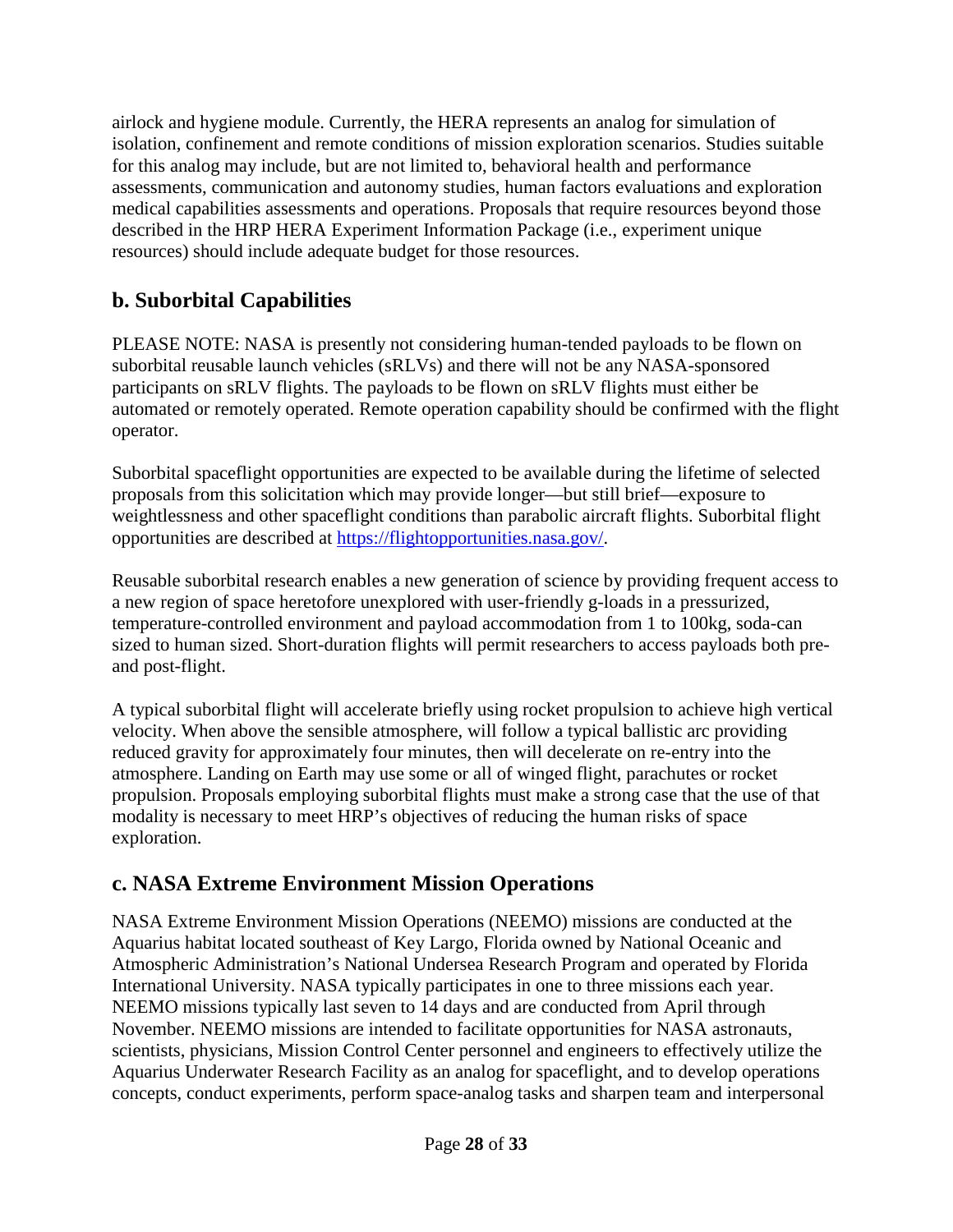skills. Additional information can be found at [http://aquarius.fiu.edu/.](http://aquarius.fiu.edu/)

### <span id="page-28-0"></span>**d. Antarctica**

The United States' Antarctic Program maintains research facilities at McMurdo, Palmer, and South Pole Stations. Researchers believe that Antarctica's remoteness, danger, climate, lighting conditions, terrain, team interactions, and duration of isolation provide an environment on Earth that closely parallels many of the conditions of isolation and stress to be faced on long-duration human spaceflight missions. Thus, the Antarctic analog will provide a unique and accessible test bed to develop prototype lunar and Mars systems and technologies. Additional information can be found at [http://usap.gov/index.cfm.](http://usap.gov/index.cfm)

### <span id="page-28-1"></span>**e. Exercise Countermeasures Laboratory**

Exercise Countermeasures Laboratory (ECL) at NASA Glenn Research Center (Cleveland, OH) is a ground-based test bed which provides high-fidelity weightlessness, lunar (1/6g) and Martian (1/3g) human-in-the-loop exercise simulations for developing exercise countermeasure devices, equipment, and exercise protocols for spaceflight, and quantifying the physiological demands of performing exercise in shirt-sleeve environment. The enhanced Zero-g Locomotion Simulator (eZLS) exercise platform (e.g., treadmill modality) is mounted to a three degree-of-freedom air bearing table which allows frictionless translation and rotation such that vibration isolation systems and their interactions with the human and the vehicle may be evaluated. The test subjects are suspended in a supine orientation from a motorized system of bungees for weightlessness locomotion simulation, or at the appropriate pitch angle for whole-body partial gravity simulations. A subject load device (SLD) interface provides gravity-replacement loads via Series Bungee System bungees, or a near-constant pneumatic SLD whereby load is proportional to system pressure. Both are used to provide gravity-replacement loads at the desired levels. The current data acquisition user interface is programmed in LabVIEW and is setup to continuously monitor foot forces under treadmill belt, in-line SLD force, accelerations, displacements, heart rate, and treadmill speed. The laboratory uses a BTS Bioengineering motion capture system (SMART-DX500) to analyze human movement, either while in the eZLS or on the ground. Test protocols are conducted under approval of the JSC Institutional Review Board, and the PI's host institution Institutional Review Board (IRB). Medical monitoring is provided at Level 3 [\(http://irb.nasa.gov\)](http://irb.nasa.gov/). Recent test protocols include a treadmill harness comfort study, a vibration isolation system dynamic characterization study for the Passive Rack Isolation System for the International Space Station (ISS) T2 Treadmill, and kinematic and electromyographic study comparing gait parameters and muscle-activation patterns in the eZLS and in parabolic flight during treadmill running, and development of wireless biometric sensors that have been also evaluated in parabolic flight.

More detailed information is provided

<span id="page-28-2"></span>at <http://spaceflightsystems.grc.nasa.gov/Advanced/HumanResearch/Exercise/> and by contacting Gail Perusek at [Gail.P.Perusek@nasa.gov.](mailto:Gail.P.Perusek@nasa.gov)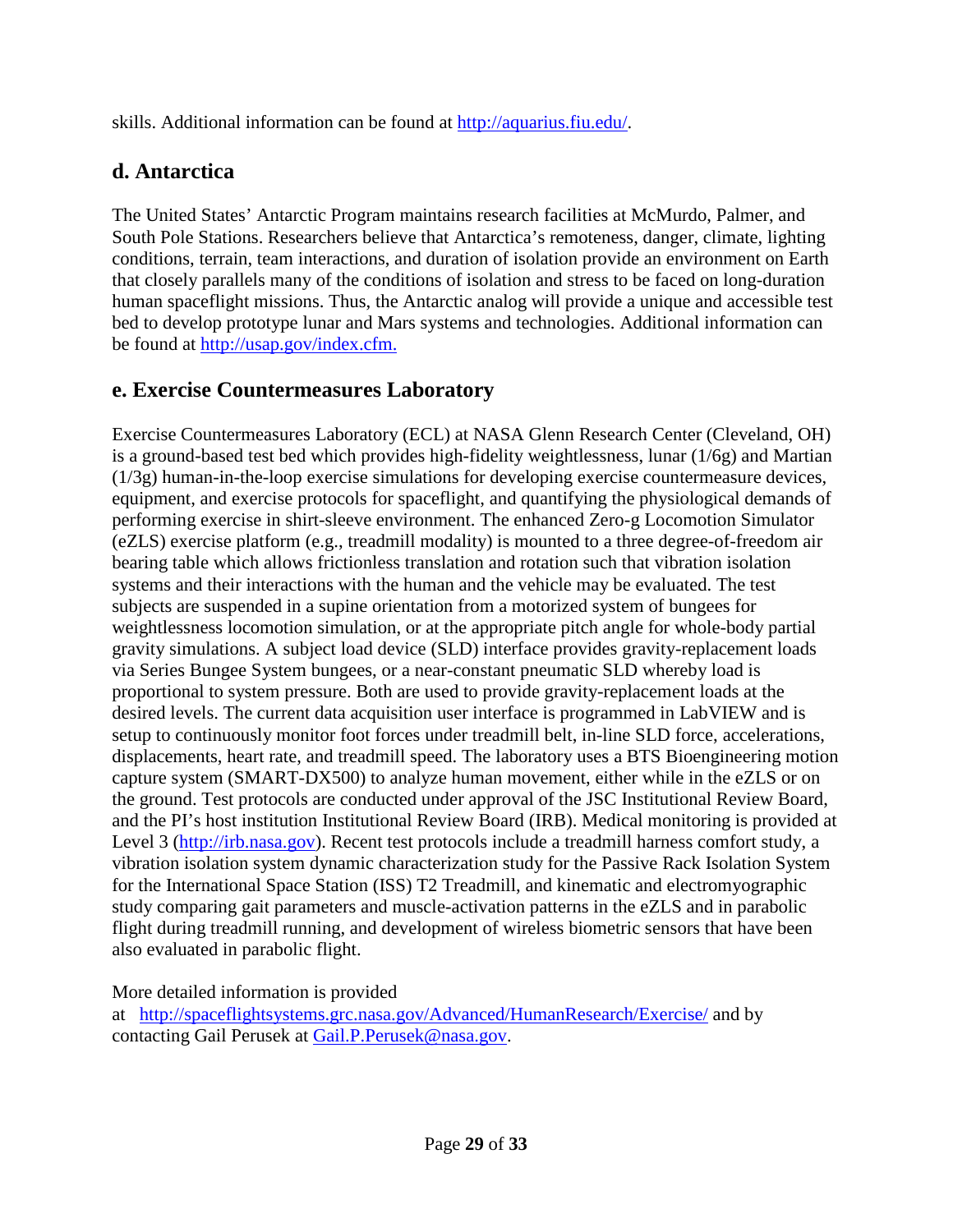### **f. Parabolic Aircraft**

<span id="page-29-0"></span>Given sufficient interest, HRP may sponsor dedicated parabolic research flights, although individual investigators should plan on coordinating flights with a commercial provider with the help of a NASA liaison office, to be determined.

## <span id="page-29-1"></span>**H. Bibliography**

The **Human Research Program, Program Requirements Document** is available online at: [http://www.nasa.gov/sites/default/files/human\\_research\\_program\\_requirements\\_document\\_1.](http://www.nasa.gov/sites/default/files/human_research_program_requirements_document_1.pdf) [pdf](http://www.nasa.gov/sites/default/files/human_research_program_requirements_document_1.pdf)

The **Human Research Program, Human Research Roadmap** is available online at: [http://humanresearchroadmap.nasa.gov](http://humanresearchroadmap.nasa.gov/)

The **Human Research Program Evidence Book** is available online at: <http://humanresearchroadmap.nasa.gov/evidence/>

The **Human Research Program Task Book** is available online at: [http://taskbook.nasaprs.com/peer\\_review/index.cfm](http://taskbook.nasaprs.com/peer_review/index.cfm)

**National Space Biomedical Research Institute** (NSBRI)**.** The Institute's research overview, as well as the program information for each of the NSBRI teams, is available at: [http://www.nsbri.org.](http://www.nsbri.org/)

**NASA Life Sciences Data Archive** (LSDA) is an online database containing descriptions and results of completed NASA-sponsored flight experiments. Descriptions are included of experiments, missions, procedures, hardware, bio-specimens collected, personnel, and documents. The LSDA is available online at: [http://lsda.jsc.nasa.gov/lsda\\_home.aspx.](http://lsda.jsc.nasa.gov/lsda_home.aspx)

**Medical Requirement Integration Document (MRID)** defines integration activities to support the medical requirements (MR) for both short-duration and long-duration human spaceflight for the Space Shuttle/International Space Station (ISS) programs. The MRID is available online at: [http://lsda.jsc.nasa.gov/docs/MRID/MRIDhome.aspx.](http://lsda.jsc.nasa.gov/docs/MRID/MRIDhome.aspx)

**Guidebook for Proposers Responding to a NASA Research Announcement (NRA)** is available online at: <http://www.hq.nasa.gov/office/procurement/nraguidebook/>

**NASA Federal Acquisition Regulations** Supplement Instructions for Responding to NASA Research Announcements (Provision NFS 1852.235-72 November 2004) is available online at the following address: [http://www.hq.nasa.gov/office/procurement/regs/5228-41.htm#52\\_235-72](http://www.hq.nasa.gov/office/procurement/regs/5228-41.htm%2352_235-72)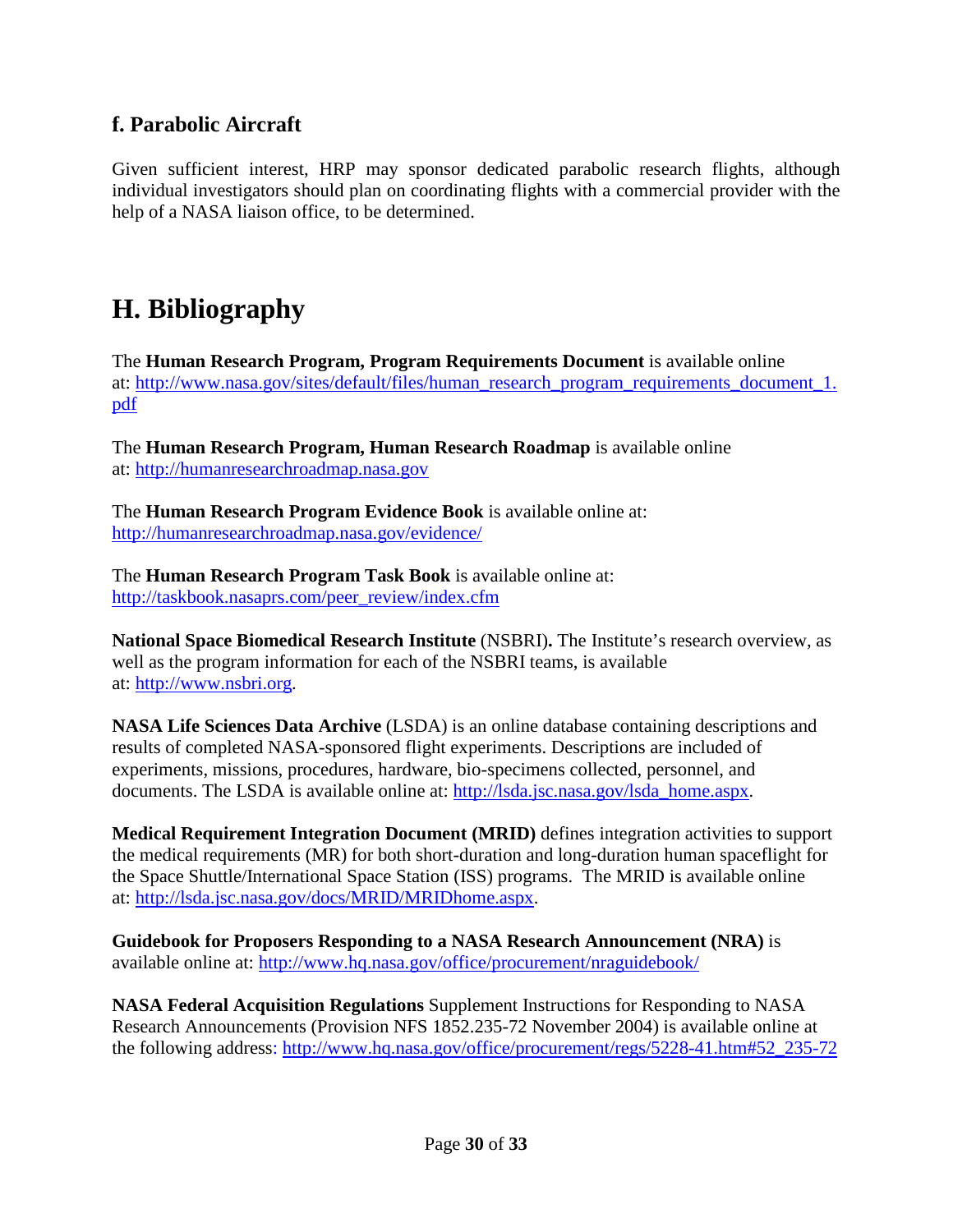#### **Standard Format for NASA Research Announcements (NRAs) and other Announcements for Grants and Cooperative Agreements** are available online at: [http://nodis3.gsfc.nasa.gov/displayDir.cfm?Internal\\_ID=N\\_PR\\_5810\\_0001\\_&page\\_name=main](http://nodis3.gsfc.nasa.gov/displayDir.cfm?Internal_ID=N_PR_5810_0001_&page_name=main)

**NASA Grant and Cooperative Agreement Handbook** is available online at: [http://prod.nais.nasa.gov/pub/pub\\_library/grcover.htm](http://prod.nais.nasa.gov/pub/pub_library/grcover.htm)

**HRP Flight Experiment Information Package** is available online

at: [http://www.nasa.gov/exploration/humanresearch/research\\_info/overview/SMO\\_NRA\\_info\\_d](http://www.nasa.gov/exploration/humanresearch/research_info/overview/SMO_NRA_info_detail.html) [etail.html](http://www.nasa.gov/exploration/humanresearch/research_info/overview/SMO_NRA_info_detail.html)

**Safe Passage, Astronaut Care for Exploration**. Institute of Medicine, National Academy Press, 2101 Constitution Avenue NW, Washington DC 20418 (2001). This document is available online at:<http://www.iom.edu/CMS/3740/5479.aspx>

National Academy of Sciences. National Research Council Committee on Space Biology and Medicine. Mary J. Osborn, Committee Chairperson. **A Strategy for Research in Space Biology and Medicine in the New Century.** 1998. Washington D.C.: National Academy Press. This document is available online at: [http://www.nap.edu/catalog.php?record\\_id=6282](http://www.nap.edu/catalog.php?record_id=6282)

# <span id="page-30-0"></span>**I. NASA Contact**

NASA Selecting Official: HRP Program Manager or his designee

Additional technical information for the NASA programs is available from:

Mark J. Shelhamer, Sc.D. Chief Scientist, Human Research Program NASA Johnson Space Center (Mail Code SA2) Houston, TX 77058 Telephone: 281-244-7330 Fax: 281-483-6089 E-mail: [mark.j.shelhamer@nasa.gov](mailto:mark.j.shelhamer@nasa.gov)

JSC Procurement Point of Contact:

<span id="page-30-1"></span>Rochelle N. Overstreet Contracting Officer NASA Johnson Space Center (Mail Code BH4) Houston, Texas 77058 Telephone: 281-483-6768 Fax: 281-483-4066 Email: [rochelle.n.overstreet@nasa.gov](mailto:rochelle.n.overstreet@nasa.gov)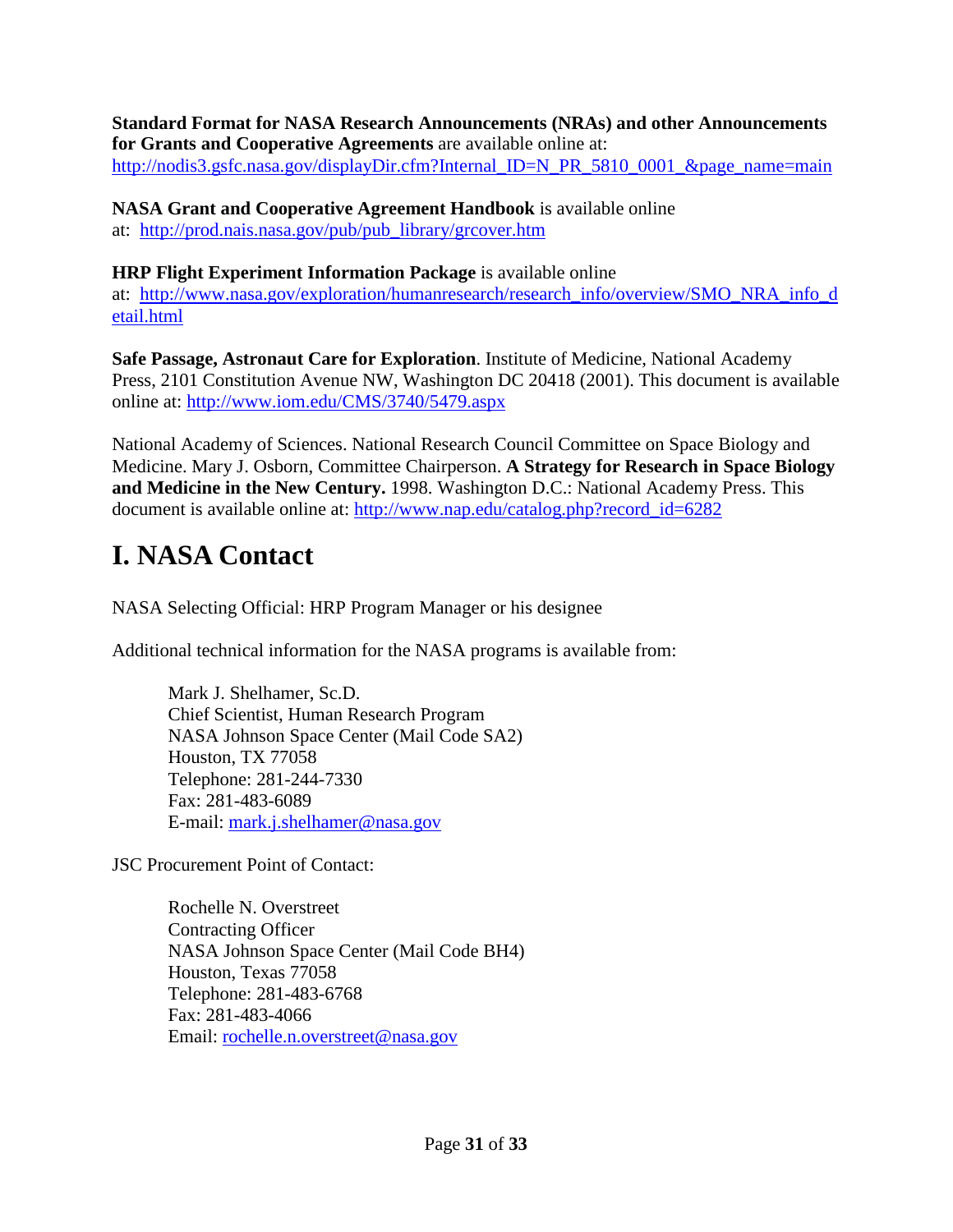# **J. Acronym List**

| AEH          | <b>Advanced Environmental Health</b>                 |
|--------------|------------------------------------------------------|
| <b>AFT</b>   | <b>Advanced Food Technology</b>                      |
| <b>AVMA</b>  | American Veterinary Medical Association              |
| B            | Bone                                                 |
| <b>BDC</b>   | <b>Baseline Data Collection</b>                      |
| <b>BHP</b>   | <b>Behavioral Health and Performance</b>             |
| <b>BMed</b>  | <b>Behavioral Medicine</b>                           |
| <b>BSC</b>   | <b>Board of Scientific Counselors</b>                |
| <b>CCR</b>   | <b>Central Contractor Registry</b>                   |
| <b>CFR</b>   | <b>Code of Federal Regulations</b>                   |
| <b>CRL</b>   | <b>Countermeasure Readiness Level</b>                |
| $Co-I$       | Co-Investigator                                      |
| CV           | Cardiovascular                                       |
| <b>CV</b>    | Curriculum Vitae                                     |
| <b>DSA</b>   | <b>Data Submission Agreement</b>                     |
| EAC          | <b>External Advisory Council</b>                     |
| EО           | <b>Education and Outreach</b>                        |
| FAQ          | <b>Frequently Asked Questions</b>                    |
| FAR          | <b>Federal Acquisition Regulations</b>               |
| <b>FCA</b>   | <b>Full Cost Accounting</b>                          |
| <b>FTE</b>   | <b>Full-Time Equivalent</b>                          |
| <b>EBPOC</b> | <b>Electronic Business Point-of-Contact</b>          |
| <b>ESMC</b>  | <b>Executive Science and Medicine Council</b>        |
| <b>EVA</b>   | Extra-Vehicular Activity                             |
| <b>GCRC</b>  | <b>General Clinic Research Center</b>                |
| <b>HARI</b>  | Human and Automation/Robotic Integration             |
| <b>HEOMD</b> | Human Exploration and Operations Mission Directorate |
| <b>HERO</b>  | Human Exploration Research Opportunities             |
| <b>HRP</b>   | Human Research Program                               |
| <b>HRPEO</b> | Human Research Program Education and Outreach        |
| <b>IACUC</b> | <b>Institutional Animal Care and Use Committee</b>   |
| IM           | Immunology                                           |
| <b>IRB</b>   | <b>Institutional Review Board</b>                    |
| <b>IRP</b>   | <b>Integrated Research Plan</b>                      |
| <b>ISS</b>   | <b>International Space Station</b>                   |
| <b>ISSMP</b> | <b>International Space Station Medical Project</b>   |
| <b>LSAH</b>  | <b>Lifetime Surveillance of Astronaut Health</b>     |
| <b>LSDA</b>  | Life Sciences Data Archive                           |
| M            | Muscle                                               |
| MOU          | Memorandum of Understanding                          |
| MR           | <b>Medical Requirements</b>                          |
| <b>MRID</b>  | <b>Medical Requirement Integration Document</b>      |
| N            | Nutrition                                            |
| <b>NASA</b>  | National Aeronautics and Space Administration        |
|              |                                                      |